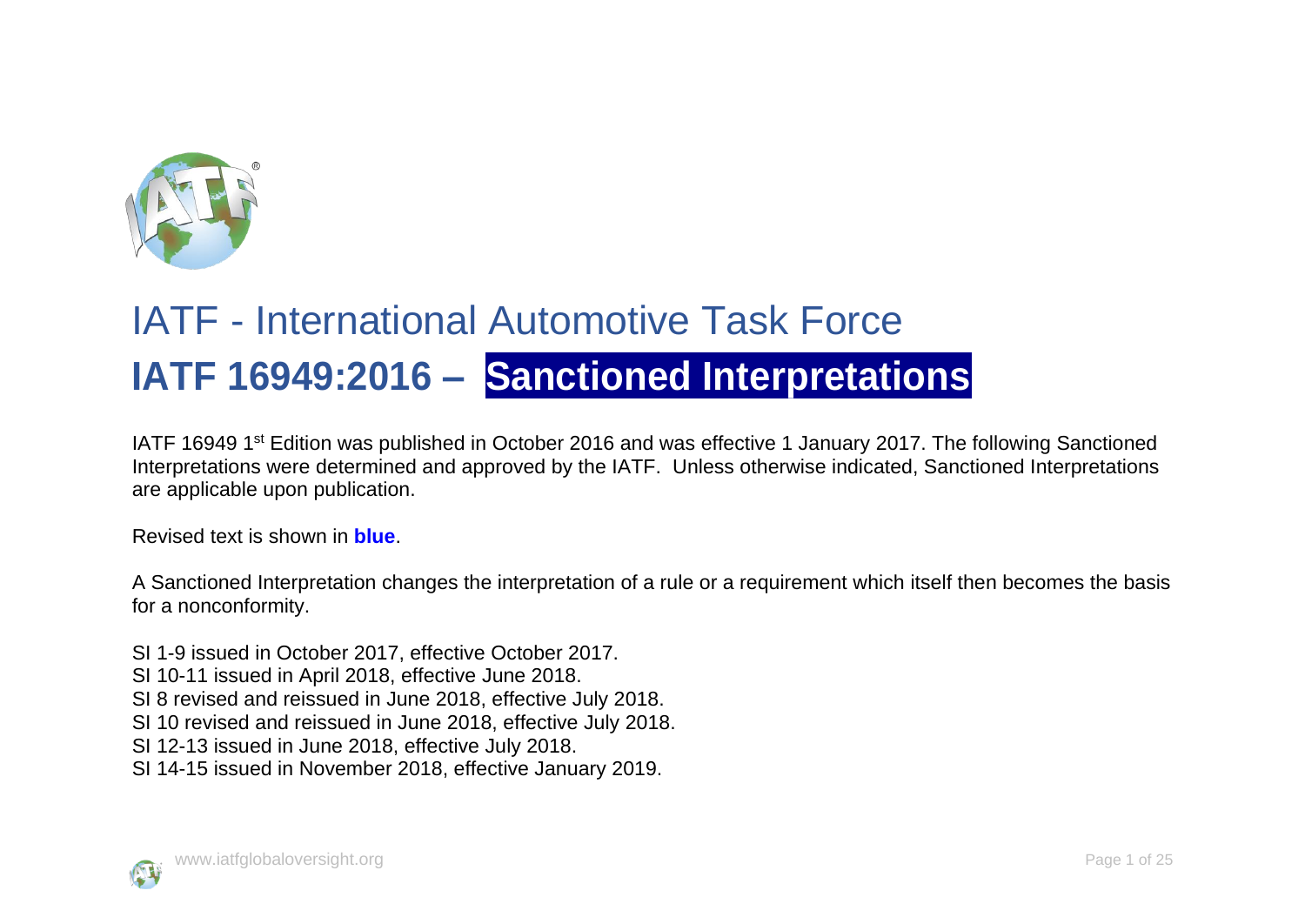IATF - International Automotive Task Force **IATF 16949:2016 --- Sanctioned Interpretations (SIs)**

SI 16 - 18 issued in October 2019, effective January 2020. SI 4 revised and reissued in August 2020, effective September 2020 SI 19 issued in August 2020, effective October 2020 SI 20 issued in December 2020, effective January 2021 SI 10 revised and reissued in April 2021, effective June 2021 SI 3 revised and reissued July 2021, effective November 2021 SI 21-22 issued July 2021, effective November 2021 SI 10 revised and reissued in July 2021, effective August 2021 **SI 23-25 issued May 2022, effective June 2022**

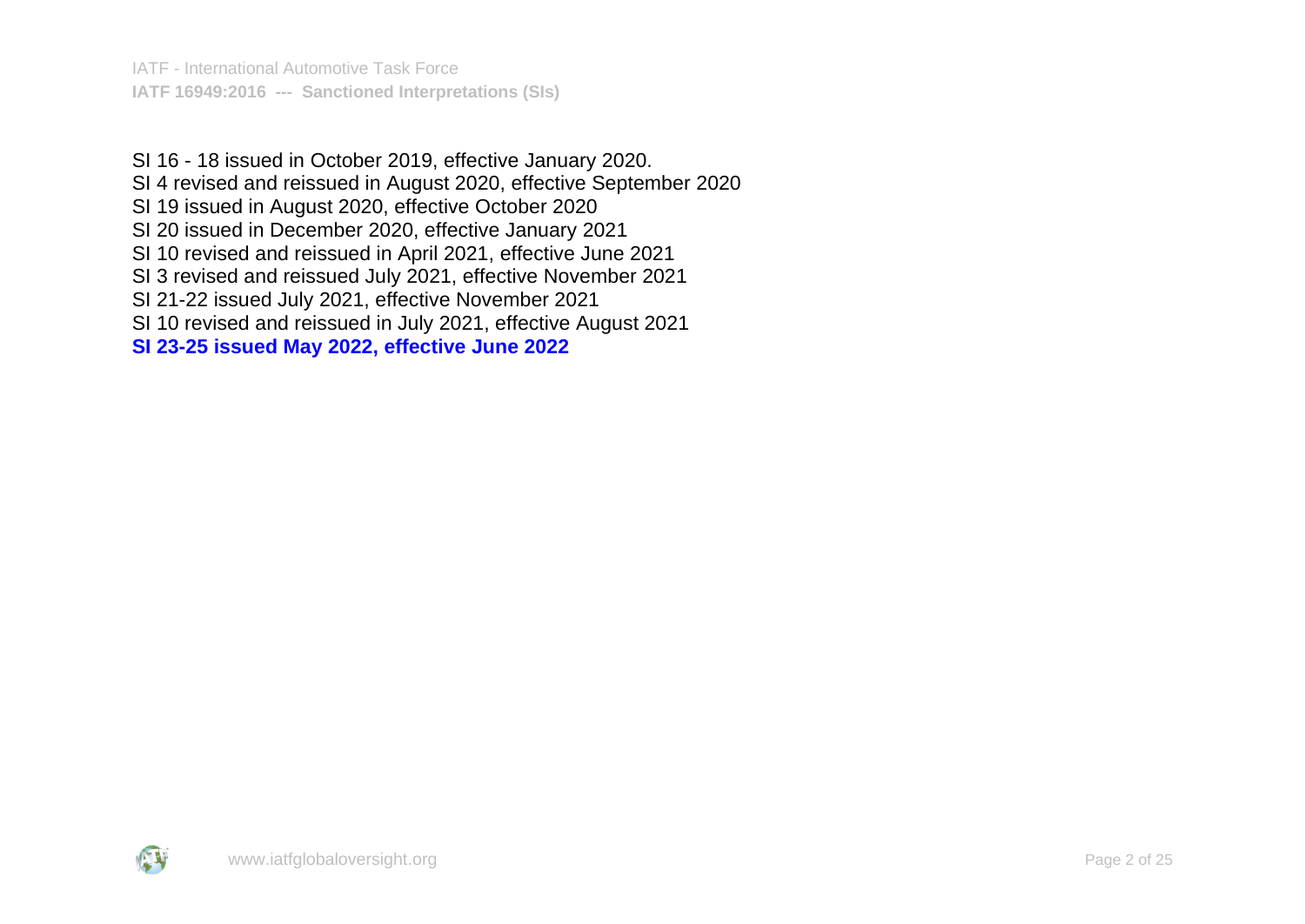| <b>NUMBER</b> | <b>IATF 16949</b><br><b>REFERENCE</b>                                 | <b>SANCTIONED INTERPRETATION</b>                                                                                                                                                                                                                                                                                                                                                                                                                                                                                                                                                                                                                                                                                                                                                                                  |
|---------------|-----------------------------------------------------------------------|-------------------------------------------------------------------------------------------------------------------------------------------------------------------------------------------------------------------------------------------------------------------------------------------------------------------------------------------------------------------------------------------------------------------------------------------------------------------------------------------------------------------------------------------------------------------------------------------------------------------------------------------------------------------------------------------------------------------------------------------------------------------------------------------------------------------|
|               | 3.1<br><b>Terms and</b><br>definitions for the<br>automotive industry | customer requirements<br>all requirements specified by the customer (e.g., technical, commercial, product and<br>manufacturing process-related requirements, general terms and conditions, customer-specific<br>requirements, etc.)<br>Where the audited organization is a vehicle manufacturer, vehicle manufacturer<br>subsidiary, or joint venture with a vehicle manufacturer, the relevant customer is<br>specified by the vehicle manufacturer, their subsidiaries, or joint ventures.<br><b>Rationale for change:</b><br>Customer requirements are developed by vehicle manufacturers for application in their supply<br>chain by the nature of the product realization process. Therefore, where the vehicle<br>manufacturers are being certified, the vehicle manufactures define how customer approvals |
|               | 4.4.1.2<br><b>Product safety</b>                                      | and/or input are managed.<br>The organization shall have documented processes for the management of product-safety<br>related products and manufacturing processes, which shall include but not be limited to the<br>following, where applicable:<br>$a) - m)$ ()<br>NOTE: Special approval of safety related requirements or documents may be<br>required by the customer or the organization's internal processes. is an additional<br>approval by the function (typically the customer) that is responsible to approve<br>such documents with safety-related content.<br><b>Rationale for change:</b>                                                                                                                                                                                                          |

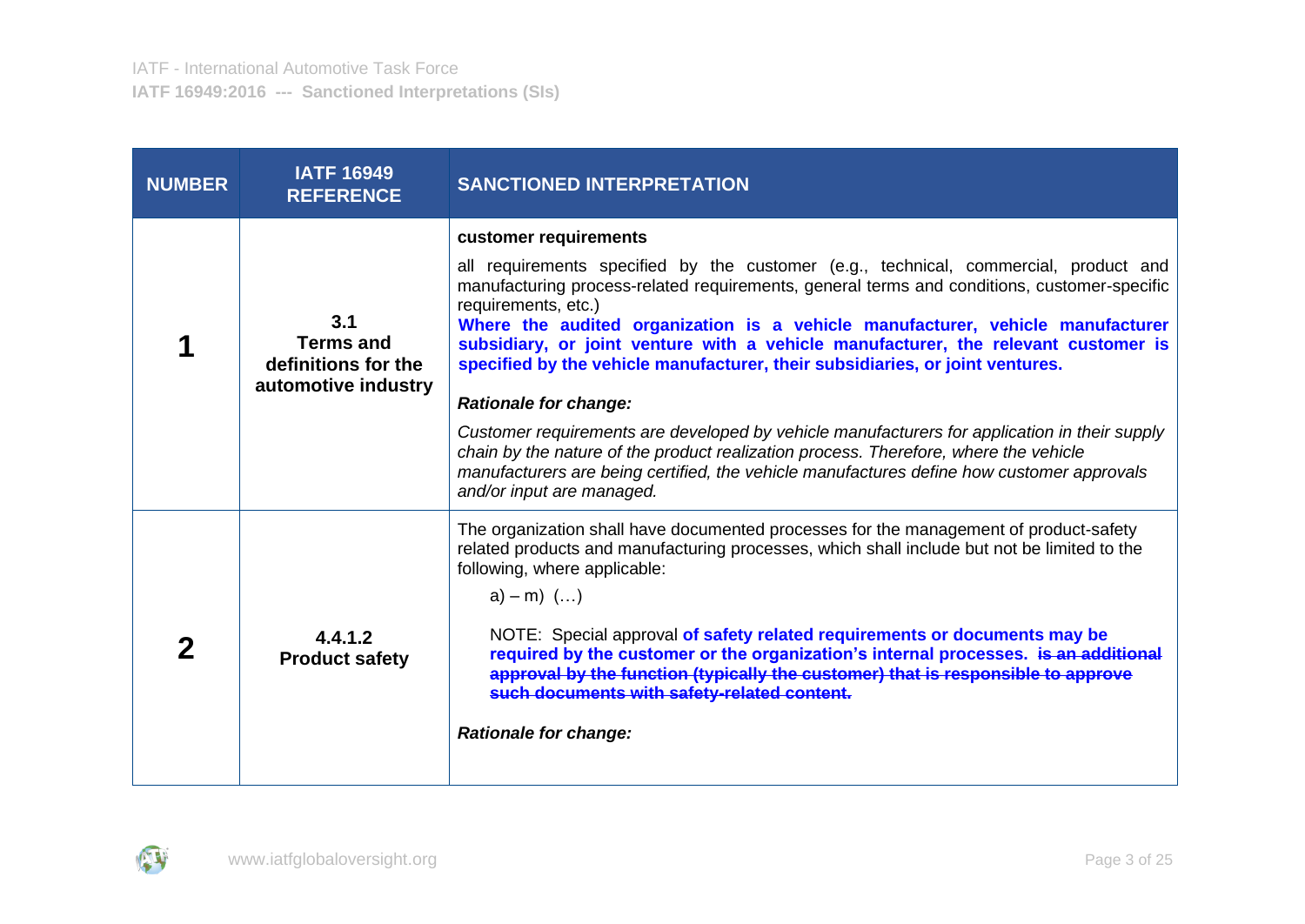| <b>NUMBER</b>  | <b>IATF 16949</b><br><b>REFERENCE</b> | <b>SANCTIONED INTERPRETATION</b>                                                                                                                                                                                                                                                                                                                                                                                                                                                                                                                                                                                                                                                                                                                                                                                                                                                                                                                                                                                                                                                                                                                                                                                                                                                                                                                                                                                                                                                                                                                                                                                                                                                                                                  |
|----------------|---------------------------------------|-----------------------------------------------------------------------------------------------------------------------------------------------------------------------------------------------------------------------------------------------------------------------------------------------------------------------------------------------------------------------------------------------------------------------------------------------------------------------------------------------------------------------------------------------------------------------------------------------------------------------------------------------------------------------------------------------------------------------------------------------------------------------------------------------------------------------------------------------------------------------------------------------------------------------------------------------------------------------------------------------------------------------------------------------------------------------------------------------------------------------------------------------------------------------------------------------------------------------------------------------------------------------------------------------------------------------------------------------------------------------------------------------------------------------------------------------------------------------------------------------------------------------------------------------------------------------------------------------------------------------------------------------------------------------------------------------------------------------------------|
| 2<br>(cont.)   | 4.4.1.2<br><b>Product safety</b>      | Clarify any confusion related to special approval review for safety related requirements or<br>documents.                                                                                                                                                                                                                                                                                                                                                                                                                                                                                                                                                                                                                                                                                                                                                                                                                                                                                                                                                                                                                                                                                                                                                                                                                                                                                                                                                                                                                                                                                                                                                                                                                         |
| <b>Revised</b> | 6.1.2.3<br><b>Contingency plans</b>   | The organization shall:<br>$a) - b)$ ()<br>c) prepare contingency plans for continuity of supply in the event of any of the following,<br><b>but not limited to</b> <sup>3</sup> : key equipment failures (also see Section 8.5.6.1.1); interruption<br>from externally provided products, processes, and services; recurring natural<br>disasters; fire; pandemics <sup>3</sup> ; utility interruptions; cyber-attacks on information<br>technology systems <sup>1</sup> ; labour shortages; or infrastructure disruptions;<br>include, as a supplement to the contingency plans, a notification process to the<br>d)<br>customer and other interested parties for the extent and duration of any situation<br>impacting customer operations;<br>periodically test the contingency plans for effectiveness (e.g. simulations, as appropriate);<br>e)<br>for cybersecurity: <sup>3</sup> testing may include a simulation of a cyber-attack, regular<br>monitoring for specific threats, identification of dependencies and prioritization<br>of vulnerabilities. The testing is appropriate to the risk of associated customer<br>disruption;<br>Note: cybersecurity testing may be managed internally by the organization or<br>subcontracted as appropriate <sup>2</sup><br>conduct contingency plan reviews (at a minimum annually) using a multidisciplinary<br>team including top management, and update as required;<br>g) document the contingency plans and retain documented information describing any<br>revision(s), including the person(s) who authorized the change(s);.<br>include in contingency plans the development and implementation of<br>h)<br>appropriate employee training and awareness. <sup>3</sup> |

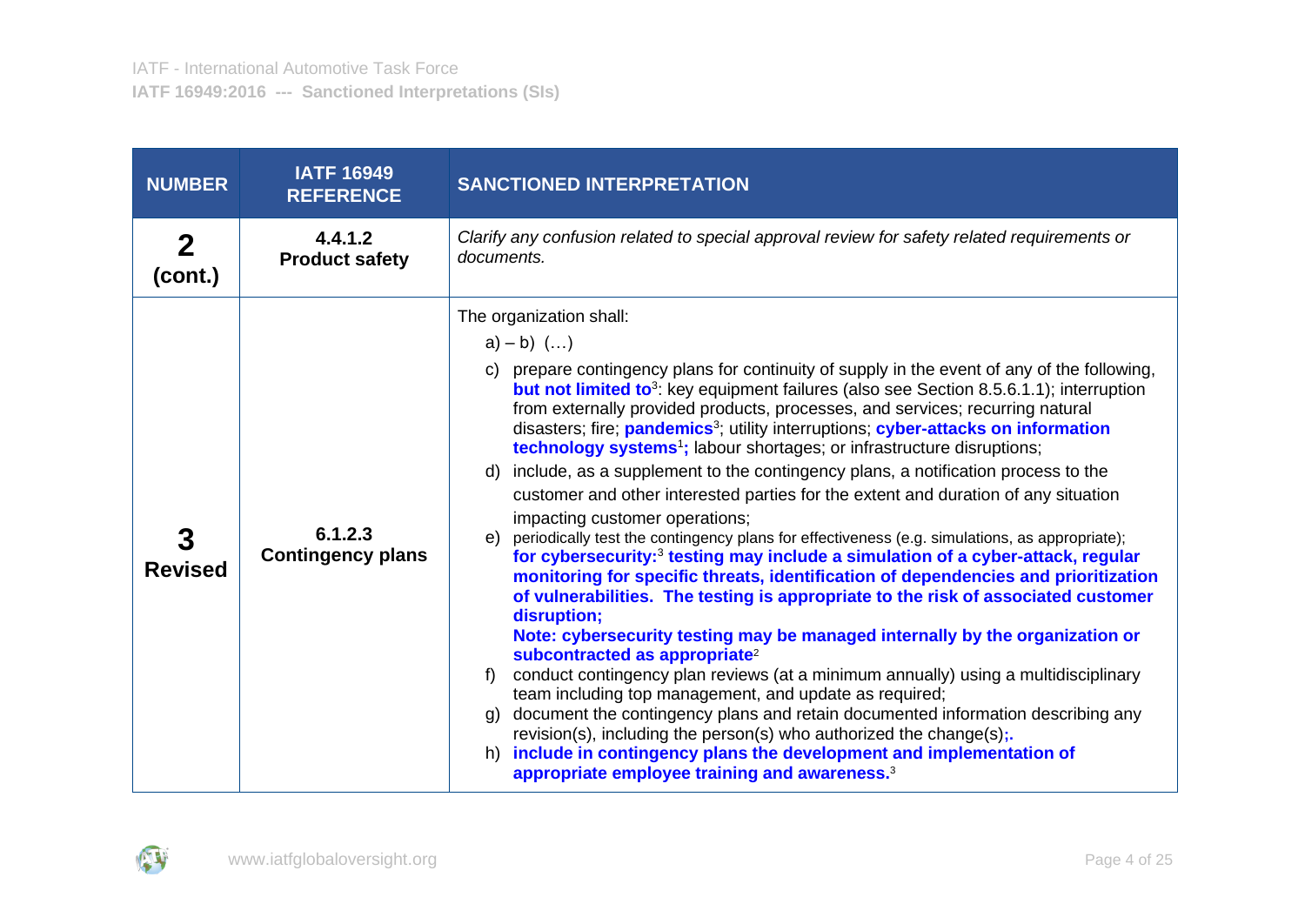| <b>NUMBER</b>             | <b>IATF 16949</b><br><b>REFERENCE</b> | <b>SANCTIONED INTERPRETATION</b>                                                                                                                                                                                                                                                                                                                                                                                                                 |
|---------------------------|---------------------------------------|--------------------------------------------------------------------------------------------------------------------------------------------------------------------------------------------------------------------------------------------------------------------------------------------------------------------------------------------------------------------------------------------------------------------------------------------------|
|                           |                                       | The contingency plans shall include provisions to validate that the manufactured product<br>continues to meet customer specifications after the re-start of production following an<br>emergency in which production was stopped and if the regular shutdown processes were not<br>followed.                                                                                                                                                     |
|                           |                                       | <b>Rationale for change:</b>                                                                                                                                                                                                                                                                                                                                                                                                                     |
| (cont.)<br><b>Revised</b> | 6.1.2.3<br><b>Contingency plans</b>   | <sup>1</sup> Organizations need to address the possibility of a cyber-attack that could disable the<br>organization's manufacturing and logistics operations, including ransom-ware. Organizations<br>need to ensure they are prepared in case of a cyber-attack.                                                                                                                                                                                |
|                           |                                       | <sup>2</sup> Moved from SI 17 and combined to make one SI for this IATF 16949 clause. Cybersecurity is<br>a growing risk to manufacturing sustainability in all manufacturing facilities, including<br>automotive. Contingency testing has also been identified by organizations and CBs as an area<br>in need of clarification. This update provides details of what is to be tested as part of a cyber-<br>attack contingency plan validation. |
|                           |                                       | <sup>3</sup> Minor clarifications, including addition of pandemics in situations requiring contingency plans.<br>Also, recognition that employee knowledge is a key step for an effective contingency plan.                                                                                                                                                                                                                                      |

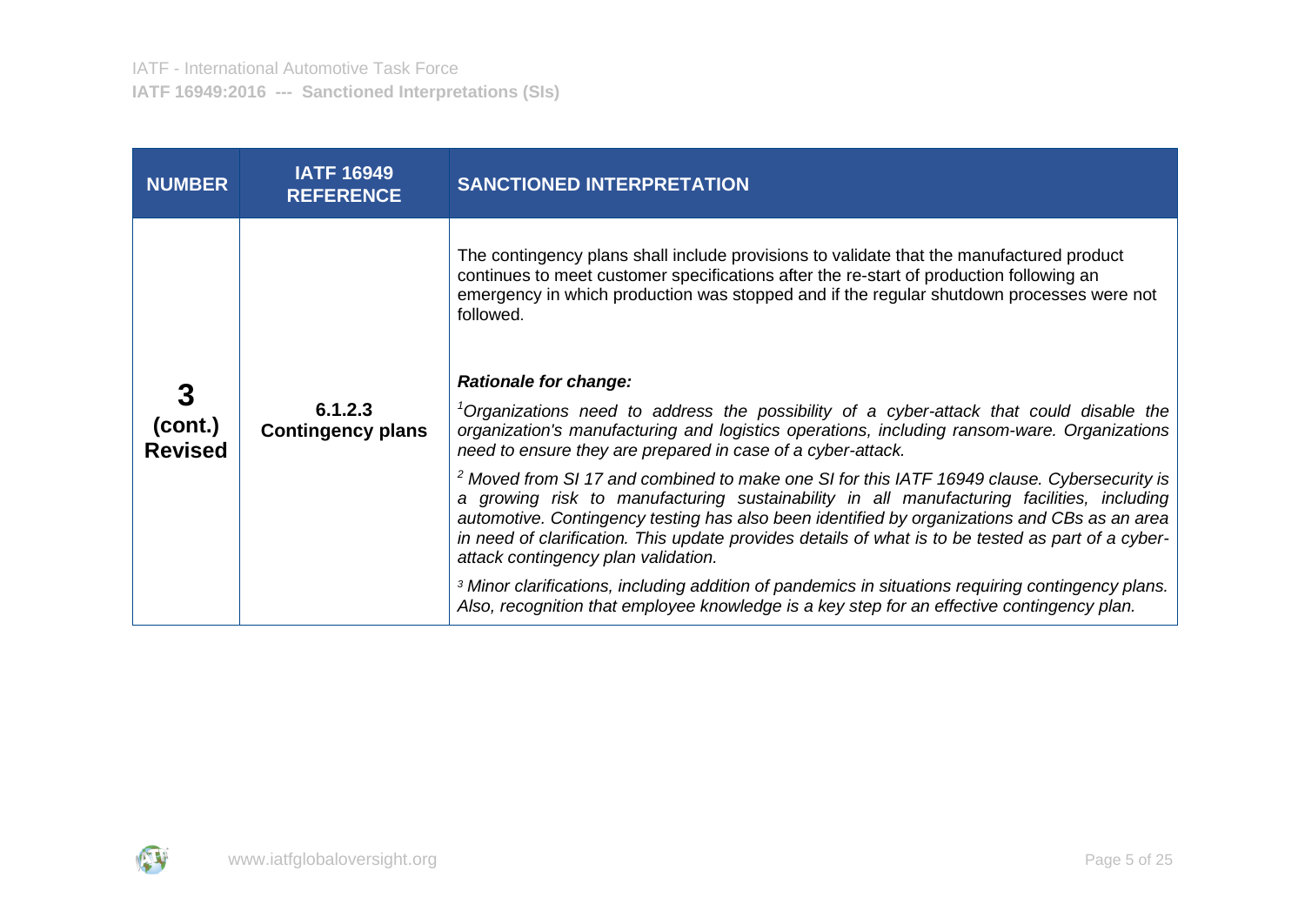| <b>NUMBER</b>  | <b>IATF 16949</b><br><b>REFERENCE</b>   | <b>SANCTIONED INTERPRETATION</b>                                                                                                                                                                                                                                                                                                                                                                                                                                                                                                                                                                                                                                                                                                                                                                                                                                                                                                                                                                                                                                                                                                                                                                                                                                                                                                                                                                                                                                                                                                                                                                                                                                                                                                                                           |
|----------------|-----------------------------------------|----------------------------------------------------------------------------------------------------------------------------------------------------------------------------------------------------------------------------------------------------------------------------------------------------------------------------------------------------------------------------------------------------------------------------------------------------------------------------------------------------------------------------------------------------------------------------------------------------------------------------------------------------------------------------------------------------------------------------------------------------------------------------------------------------------------------------------------------------------------------------------------------------------------------------------------------------------------------------------------------------------------------------------------------------------------------------------------------------------------------------------------------------------------------------------------------------------------------------------------------------------------------------------------------------------------------------------------------------------------------------------------------------------------------------------------------------------------------------------------------------------------------------------------------------------------------------------------------------------------------------------------------------------------------------------------------------------------------------------------------------------------------------|
| <b>Revised</b> | 7.2.3<br>Internal auditor<br>competency | The organization shall have a documented process(es) to verify that internal auditors are<br>competent, taking into account any requirements defined by the organization and/or <sup>1</sup><br>customer-specific requirements. For additional guidance on auditor competencies, refer to<br>ISO 19011. The organization shall maintain a list of qualified internal auditors.<br>Quality management system auditors, manufacturing process auditors, and product<br>auditors <sup>1</sup> shall all <sup>1</sup> be able to demonstrate the following minimum competencies:<br>a) understanding of the automotive process approach for auditing, including risk-based<br>thinking;<br>b) understanding of applicable customer-specific requirements;<br>understanding of applicable ISO 9001 and IATF 16949 requirements related to the<br>C)<br>scope of the audit;<br>d) understanding of applicable core tool requirements related to the scope of the audit;<br>understanding how to plan, conduct, report, and close out audit findings.<br>e)<br>Additionally, At a minimum, <sup>1</sup> manufacturing process auditors shall demonstrate technical<br>understanding of the relevant manufacturing process(es) to be audited, including process risk<br>analysis (such as PFMEA) and control plan.<br>At a minimum, <sup>1</sup> product auditors shall demonstrate competence in understanding product<br>requirements and use of relevant measuring and test equipment to verify product conformity.<br>Where training is provided If the organization's personnel provide the training <sup>1</sup> to<br>achieve competency, documented information shall be retained to demonstrate the trainer's<br>competency with the above requirements.<br>f)  g) $^{2}$ |

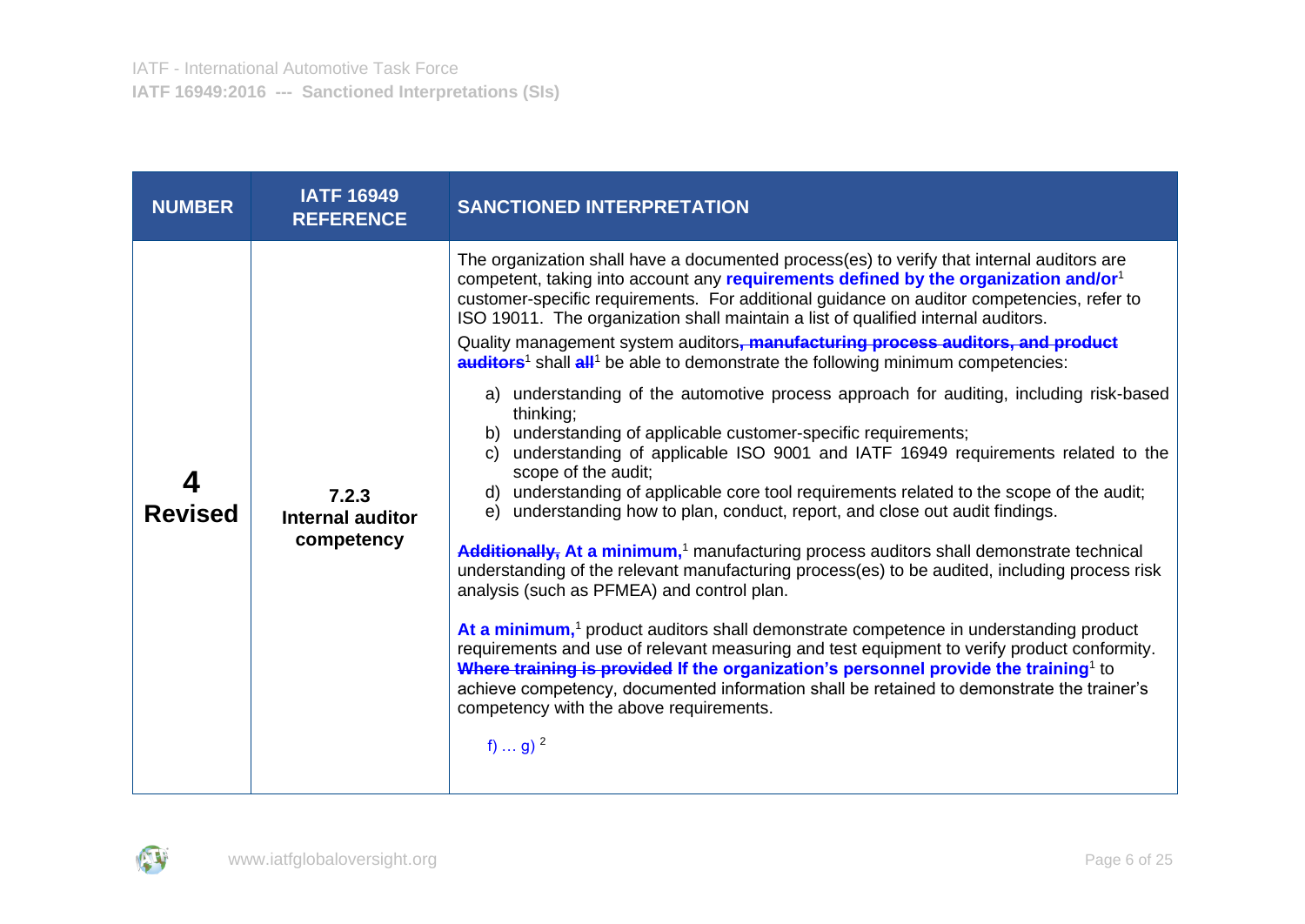| <b>NUMBER</b>                  | <b>IATF 16949</b><br><b>REFERENCE</b>                       | <b>SANCTIONED INTERPRETATION</b>                                                                                                                                                                                                                                                                                                                                                                                                                                                                                                                                                                                                                                                                                                                                                                                                                                                                           |
|--------------------------------|-------------------------------------------------------------|------------------------------------------------------------------------------------------------------------------------------------------------------------------------------------------------------------------------------------------------------------------------------------------------------------------------------------------------------------------------------------------------------------------------------------------------------------------------------------------------------------------------------------------------------------------------------------------------------------------------------------------------------------------------------------------------------------------------------------------------------------------------------------------------------------------------------------------------------------------------------------------------------------|
| 4<br>(cont.)<br><b>Revised</b> | 7.2.3<br>Internal auditor<br>competency                     | <b>Rationale for change:</b><br>$\rm$ <sup>1</sup> Distinguish competency requirements for quality management system auditors,<br>manufacturing process auditors, and product auditors. Clarified the trainer competency<br>expectations for internally provided training.<br>$2$ Revised to show that requirements f) and g) were not excluded                                                                                                                                                                                                                                                                                                                                                                                                                                                                                                                                                            |
| 5                              | 7.5.1.1<br>Quality<br>management<br>system<br>documentation | The quality manual shall include, at a minimum, the following:<br>a) the scope of the quality management system, including details of and justification for<br>any exclusions;<br>b) documented processes established for the quality management system, or reference<br>to them:<br>c) the organization's processes and their sequence and interactions (inputs and outputs),<br>including type and extent of control of any outsourced processes;<br>d) a document (i.e., matrix for example, a table, a list, or a matrix) indicating where<br>within the organization's quality management system their customer-specific<br>requirements are addressed.<br><b>Rationale for change:</b><br>Some CBs and organizations wanted clarification that a matrix was not a mandatory<br>document. A matrix is just one of multiple methods that are acceptable. The format used is up<br>to the organization. |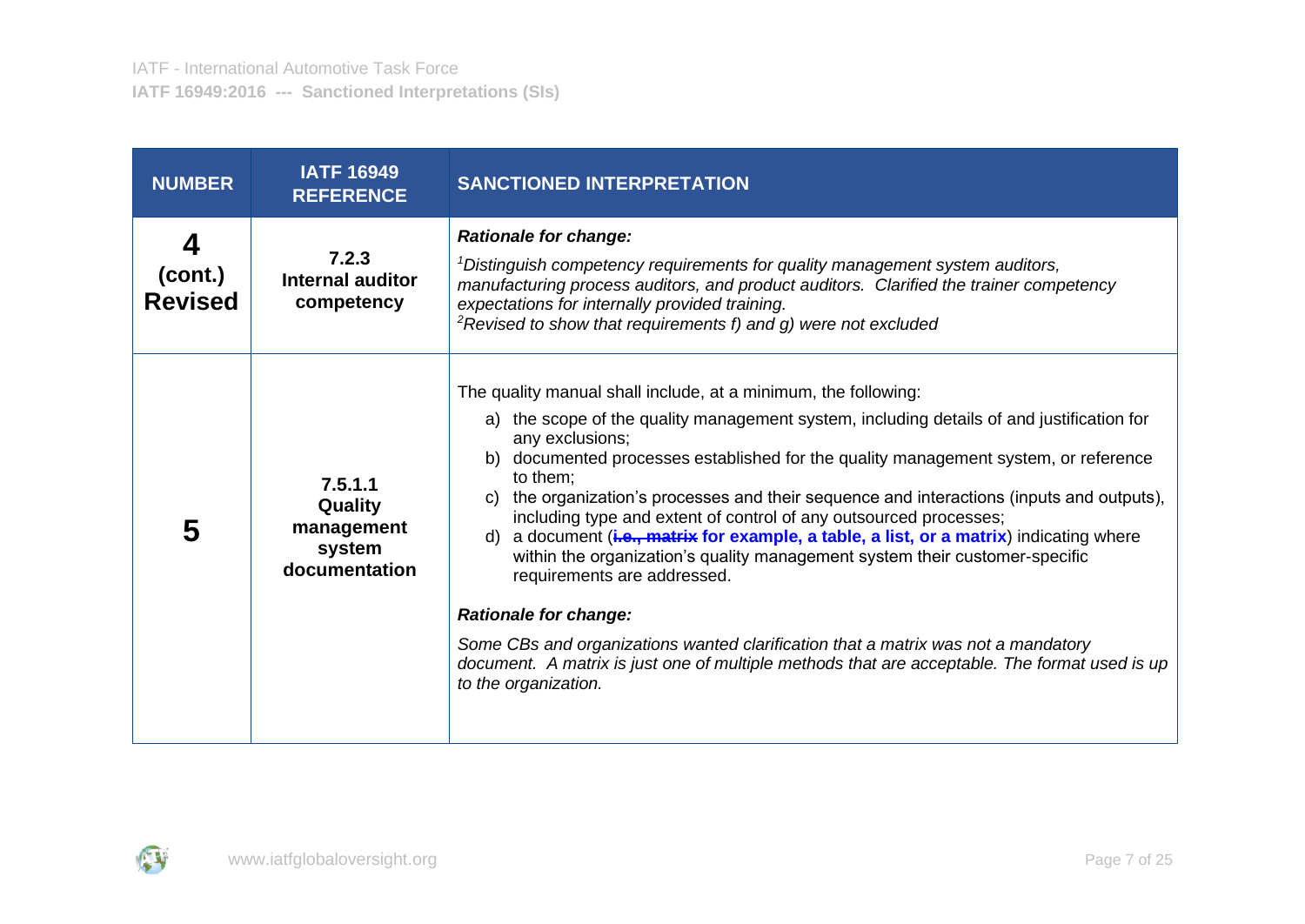| <b>NUMBER</b> | <b>IATF 16949</b><br><b>REFERENCE</b>                      | <b>SANCTIONED INTERPRETATION</b>                                                                                                                                                                                                                                                                                                                                                                                                                                                                                                                                                                                                                                                                                                                                                                                                                                                                                                                     |
|---------------|------------------------------------------------------------|------------------------------------------------------------------------------------------------------------------------------------------------------------------------------------------------------------------------------------------------------------------------------------------------------------------------------------------------------------------------------------------------------------------------------------------------------------------------------------------------------------------------------------------------------------------------------------------------------------------------------------------------------------------------------------------------------------------------------------------------------------------------------------------------------------------------------------------------------------------------------------------------------------------------------------------------------|
| 6             | 8.3.3.3<br><b>Special</b><br>characteristics               | The organization shall use a multidisciplinary approach to establish, document, and<br>implement its process(es) to identify special characteristics, including those determined by the<br>customer and the risk analysis performed by the organization, and shall include the following:<br>a) documentation of all special characteristics in the <b>product and/or manufacturing</b><br>documents drawings (as required), relevant risk analysis (such as Process FMEA),<br>control plans, and standard work/operator instructions; special characteristics are<br>identified with specific markings and are <b>cascaded through each of these</b><br>documents; documented in the manufacturing documents which show the<br>creation of, or the controls required, for these special characteristics;<br><b>Rationale for change:</b><br>Clarifies the documentation of special characteristics in the product and/or manufacturing<br>drawings. |
|               | 8.4.2.1<br>Type and extent of<br>control -<br>supplemental | The organization shall have a documented process to identify outsourced processes and to<br>select the types and extent of controls used to verify conformity of externally provided products,<br>processes, and services to internal (organizational) and external customer requirements.<br>The process shall include the criteria and actions to escalate or reduce the types and extent of<br>controls and development activities based on supplier performance and assessment of product,<br>material, or service risks.<br>Where characteristics or components "pass through" the organization's quality<br>management system without validation or controls, the organization shall ensure that<br>the appropriate controls are in place at the point of manufacture.<br><b>Rationale for change:</b><br>Clarify the organization's responsibilities for pass through characteristics.                                                        |

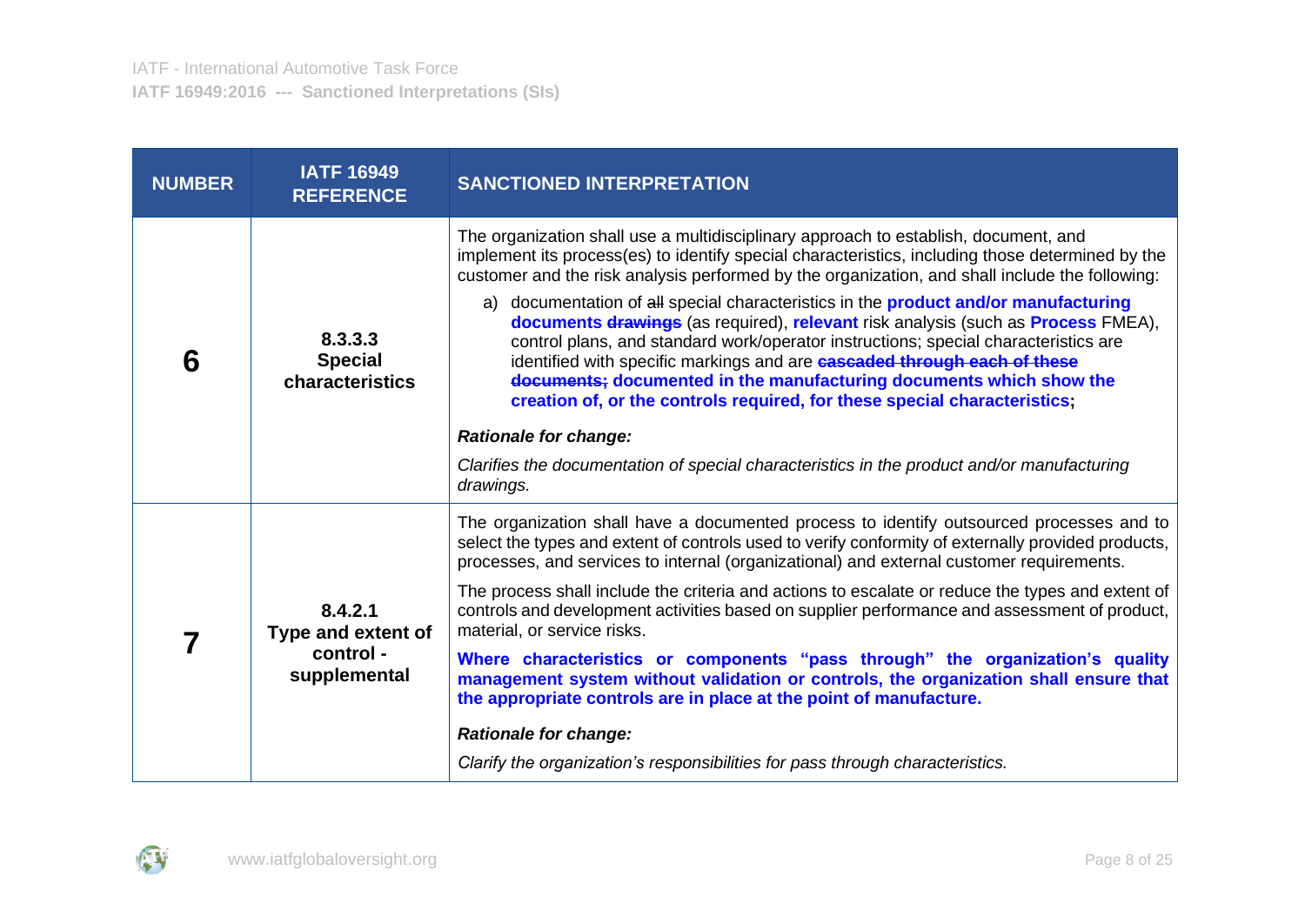| <b>NUMBER</b>       | <b>IATF 16949</b><br><b>REFERENCE</b>                                     | <b>SANCTIONED INTERPRETATION</b>                                                                                                                                                                                                                                                                                                                                                                                                                                                                                                                                                                                                                                                                                                                                                                                                                                                                                                                                                                                                                                                                                                                                                                                                                                                                                                                                                                                                                                                                                                                                                                                                                                                                                                                                                                                                                                                                                                                                                                                     |
|---------------------|---------------------------------------------------------------------------|----------------------------------------------------------------------------------------------------------------------------------------------------------------------------------------------------------------------------------------------------------------------------------------------------------------------------------------------------------------------------------------------------------------------------------------------------------------------------------------------------------------------------------------------------------------------------------------------------------------------------------------------------------------------------------------------------------------------------------------------------------------------------------------------------------------------------------------------------------------------------------------------------------------------------------------------------------------------------------------------------------------------------------------------------------------------------------------------------------------------------------------------------------------------------------------------------------------------------------------------------------------------------------------------------------------------------------------------------------------------------------------------------------------------------------------------------------------------------------------------------------------------------------------------------------------------------------------------------------------------------------------------------------------------------------------------------------------------------------------------------------------------------------------------------------------------------------------------------------------------------------------------------------------------------------------------------------------------------------------------------------------------|
| 8<br><b>Revised</b> | 8.4.2.3<br><b>Supplier quality</b><br>management<br>system<br>development | The organization shall require their suppliers of automotive products and services to develop,<br>implement, and improve a quality management system (QMS) with the ultimate objective<br>of <sup>1</sup> eligible organizations <sup>2</sup> becoming certified to this Automotive QMS Standard.<br>Using a risk-based model, the organization shall define a minimum acceptable level of<br>QMS development and a target QMS development level for each supplier.<br>certified to ISO 9001, unless otherwise Unless otherwise <sup>1</sup> authorized by the customer<br>[e.g., item a) below], a QMS certified to ISO 9001 is the initial minimum acceptable level<br>of development. Based on current performance and the potential risk to the customer,<br>the objective is to move suppliers through the following QMS development<br>progression: with the ultimate objective of becoming certified to this Automotive QMS<br>Standard. Unless otherwise specified by the customer, the following sequence should<br>be applied to achieve this requirement:<br>a) compliance to ISO 9001 through second-party audits; <sup>1</sup><br>b) certification to ISO 9001 through third-party audits; unless otherwise specified by the<br>customer, suppliers to the organization shall demonstrate conformity to ISO 9001 by<br>maintaining a third-party certification issued by a certification body bearing the<br>accreditation mark of a recognized IAF MLA (International Accreditation Forum<br>Multilateral Recognition Arrangement) member and where the accreditation body's main<br>scope includes management system certification to ISO/IEC 17021;<br>certification to ISO 9001 with compliance to other customer-defined QMS requirements<br>C)<br>(such as Minimum Automotive Quality Management System Requirements for Sub-Tier<br>Suppliers [MAQMSR] or equivalent) through second-party audits;<br>certification to ISO 9001 with compliance to IATF 16949 through second-party audits;<br>d) |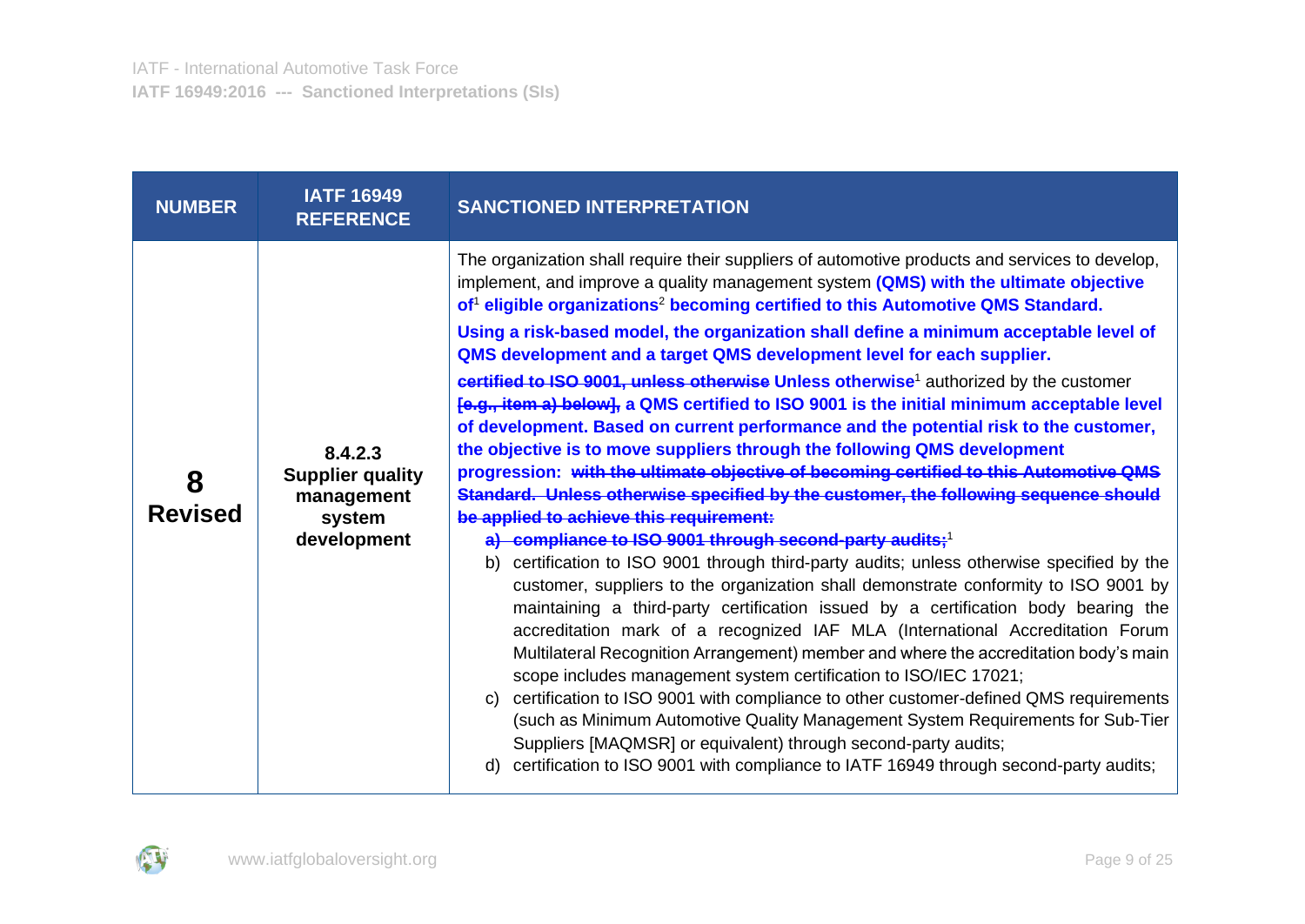| <b>NUMBER</b>                  | <b>IATF 16949</b><br><b>REFERENCE</b>                                     | <b>SANCTIONED INTERPRETATION</b>                                                                                                                                                                                                                                                                                                                                                                                                                                                                                                                                                                                                                                                                                                                                                                                                                                                                       |
|--------------------------------|---------------------------------------------------------------------------|--------------------------------------------------------------------------------------------------------------------------------------------------------------------------------------------------------------------------------------------------------------------------------------------------------------------------------------------------------------------------------------------------------------------------------------------------------------------------------------------------------------------------------------------------------------------------------------------------------------------------------------------------------------------------------------------------------------------------------------------------------------------------------------------------------------------------------------------------------------------------------------------------------|
| 8<br>(cont.)<br><b>Revised</b> | 8.4.2.3<br><b>Supplier quality</b><br>management<br>system<br>development | e) certification to IATF 16949 through third-party audits (valid third-party certification of the<br>supplier to IATF 16949 by an IATF-recognized certification body).<br>NOTE: The minimum acceptable level of QMS development may be compliance to ISO 9001<br>through second-party audits, if authorized by the customer.<br><b>Rationale for change:</b><br><sup>1</sup> Clarified the expected supplier quality management system development progression. This<br>approach supports the "Risk Based Thinking" concept emphasized throughout Section 8.4 of<br>the standard.<br><sup>2</sup> Additional clarification added in the first paragraph to address those organizations<br>that are not eligible for IATF 16949 certification (examples including but not limited to<br>the following: scrap metal suppliers, trucking companies who provide transport and<br>logistics support, etc.). |
| 9                              | 8.7.1.1<br><b>Customer</b><br>authorization for<br>concession             | The organization shall obtain a customer concession or deviation permit prior to further<br>processing whenever the product or manufacturing process is different from that which is<br>currently approved.<br>The organization shall obtain customer authorization prior to further processing for "use as is"<br>and rework for repair (see 8.7.1.5) dispositions of nonconforming product. If sub-<br>components are reused in the manufacturing process, that sub-component reuse shall be<br>clearly communicated to the customer in the concession or deviation permit.<br><b>Rationale for change:</b>                                                                                                                                                                                                                                                                                          |

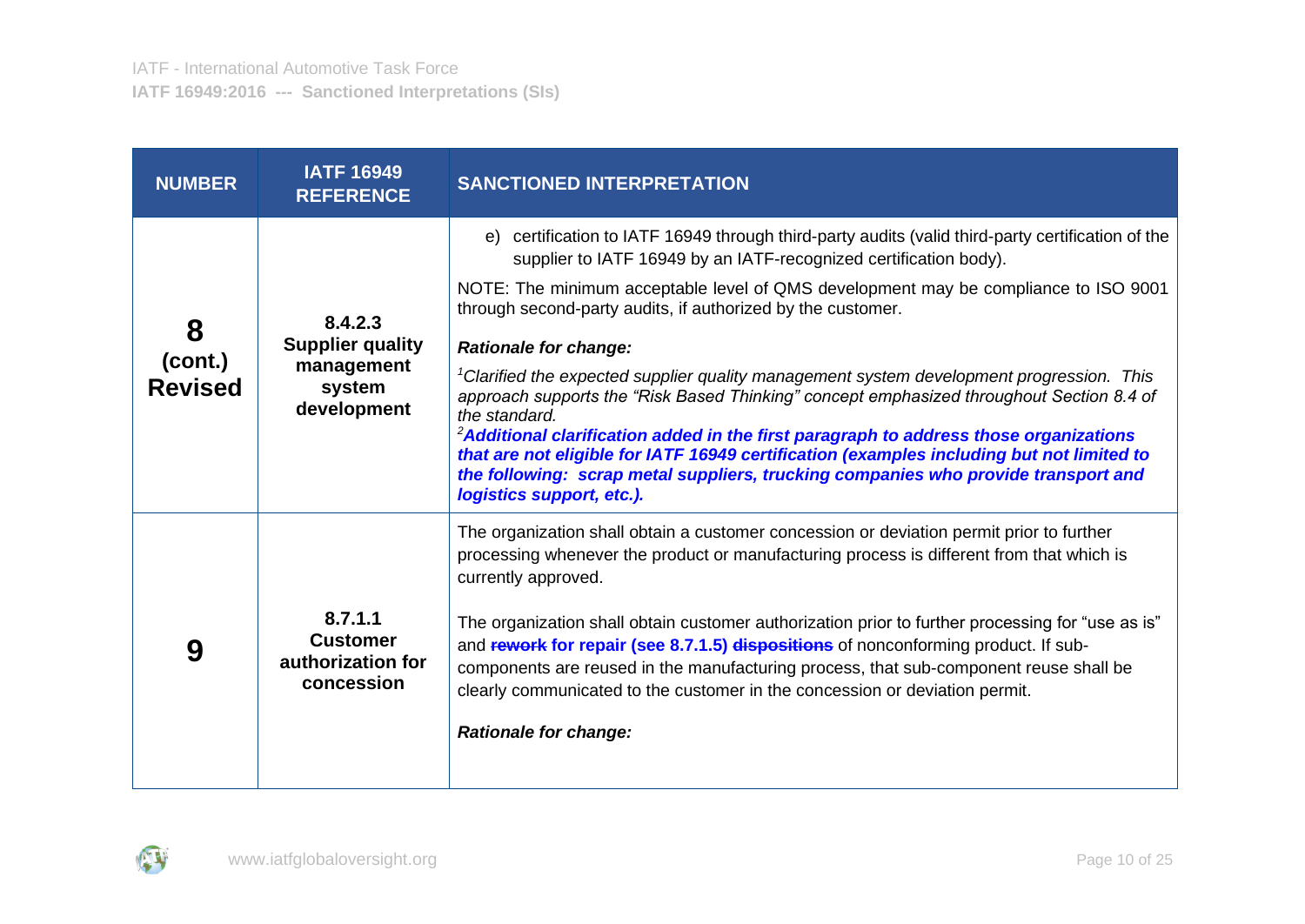| <b>NUMBER</b>        | <b>IATF 16949</b><br><b>REFERENCE</b>                         | <b>SANCTIONED INTERPRETATION</b>                                                                                                                                                                                                                                                                                                                                                                                                                                                                                                                                                                                                                                                                                                                                                                                                                                                                                                                                                                                                                                                                                                                                                                                                                                                                                                                                                                                                                                                              |
|----------------------|---------------------------------------------------------------|-----------------------------------------------------------------------------------------------------------------------------------------------------------------------------------------------------------------------------------------------------------------------------------------------------------------------------------------------------------------------------------------------------------------------------------------------------------------------------------------------------------------------------------------------------------------------------------------------------------------------------------------------------------------------------------------------------------------------------------------------------------------------------------------------------------------------------------------------------------------------------------------------------------------------------------------------------------------------------------------------------------------------------------------------------------------------------------------------------------------------------------------------------------------------------------------------------------------------------------------------------------------------------------------------------------------------------------------------------------------------------------------------------------------------------------------------------------------------------------------------|
| 9<br>(cont.)         | 8.7.1.1<br><b>Customer</b><br>authorization for<br>concession | Clarify requirements and eliminate contradiction in relation to customer approval associated<br>with rework.                                                                                                                                                                                                                                                                                                                                                                                                                                                                                                                                                                                                                                                                                                                                                                                                                                                                                                                                                                                                                                                                                                                                                                                                                                                                                                                                                                                  |
| 10<br><b>Revised</b> | 7.1.5.3.2.<br><b>External laboratory</b>                      | External/commercial/independent laboratory facilities used for inspection, test, or calibration<br>services by the organization shall have a defined laboratory scope that includes the capability<br>to perform the required inspection, test, or calibration, and either:<br>- the laboratory shall be accredited to ISO/IEC 17025 or its national equivalent (e.g.,<br>CNAS-CL01 in China) by an accreditation body (Signatory) of the ILAC MRA<br>(International Laboratory Accreditation Forum Mutual Recognition Arrangement<br>$-$ www.ilac.org) <sup>1</sup> or national equivalent <sup>2</sup> and include the relevant inspection, test, or<br>calibration service in the scope of the accreditation (certificate); the certificate of<br>calibration or test report shall include the mark of a national accreditation body; or<br>where an non- <sup>5</sup> accredited laboratory is not available utilized <sup>5</sup> (e.g. for example, but<br>not limited to: for <sup>5</sup> specialist or integrated equipment, or for <sup>5</sup> parameters with no<br>standard reference, <sup>4</sup> or<br>traceable<br>international<br>original<br>equipment<br>manufacturers <sup>5</sup> ), the organization is responsible to ensure that there is evidence<br>that the laboratory has been evaluated and meets the requirements of Section<br>7.1.5.3.1 of IATF 16949.4<br>there shall be evidence that the external laboratory is acceptable to the customer. <sup>4</sup> |

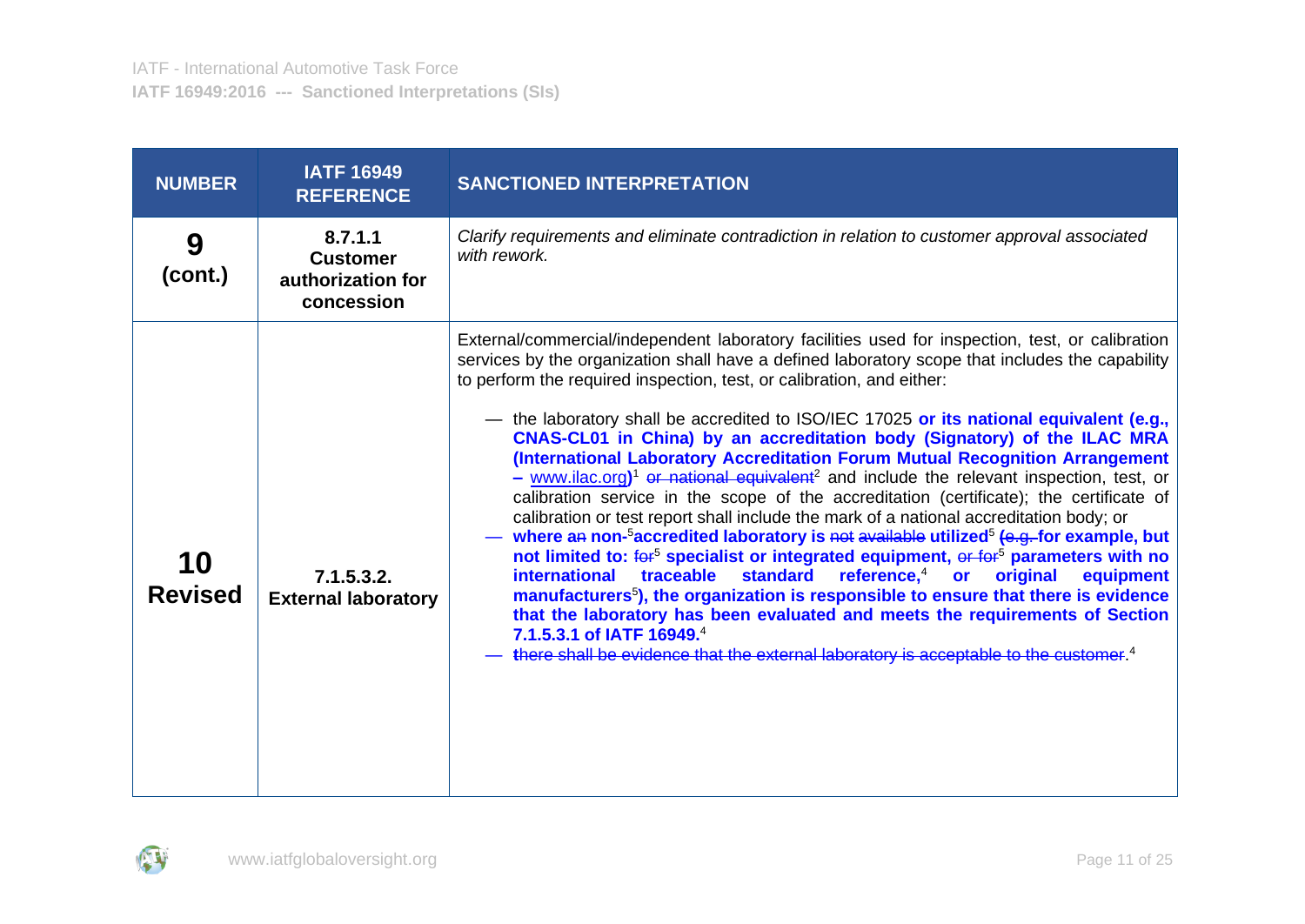| <b>NUMBER</b>                   | <b>IATF 16949</b><br><b>REFERENCE</b>    | <b>SANCTIONED INTERPRETATION</b>                                                                                                                                                                                                                                                                                                                                                                                                                                                                                                                                                                                                                                                                                                                                                                                                                                                                                                                                                                                                                                                                                                                                                                                                                                                                                                                                                                                                                                                                                                                                                                                                                                                                                                                                                                               |
|---------------------------------|------------------------------------------|----------------------------------------------------------------------------------------------------------------------------------------------------------------------------------------------------------------------------------------------------------------------------------------------------------------------------------------------------------------------------------------------------------------------------------------------------------------------------------------------------------------------------------------------------------------------------------------------------------------------------------------------------------------------------------------------------------------------------------------------------------------------------------------------------------------------------------------------------------------------------------------------------------------------------------------------------------------------------------------------------------------------------------------------------------------------------------------------------------------------------------------------------------------------------------------------------------------------------------------------------------------------------------------------------------------------------------------------------------------------------------------------------------------------------------------------------------------------------------------------------------------------------------------------------------------------------------------------------------------------------------------------------------------------------------------------------------------------------------------------------------------------------------------------------------------|
| 10<br>(cont.)<br><b>Revised</b> | 7.1.5.3.2.<br><b>External laboratory</b> | NOTE: Such evidence may be demonstrated by customer assessment, for example, or by<br>customer-approved second-party assessment that the laboratory meets the intent of ISO/IEC<br>17025 or national equivalent. The second-party assessment may be performed by the<br>organization assessing the laboratory using a customer-approved method of assessment.<br>Calibration services may be performed by the equipment manufacturer when a qualified<br>laboratory is not available for a given piece of equipment. In such cases, the organization shall<br>ensure that the requirements listed in Section 7.1.5.3.1 have been met.<br>Use of calibration services, other than by qualified (or customer accepted) laboratories, may be<br>subject to government regulatory confirmation, if required. <sup>3, 4</sup><br>Note: integrated self-calibration of measurement equipment, including use of proprietary<br>software, does not meet the requirements of calibration. <sup>4</sup><br><b>Rationale for change:</b><br>Some organizations found the lab accreditation requirements for<br>external/commercial/independent laboratory facilities used for inspection, test, or calibration<br>services confusing and needed clarification. Clarified lab accreditation requirements and<br>expectations.<br>$1$ Issued April 2018<br><sup>2</sup> Revised June 2018<br>$3$ Reissued to show that the note and subsequent paragraphs were not excluded.<br><sup>4</sup> Clarified conditions under which a non-accredited laboratory may be used, where the original<br>equipment manufacturer may be used, deleted the note, and acceptability of equipment self-<br>calibration (April 2021). Also deleted the sentence about regulatory confirmation since that is<br>not a government requirement. |

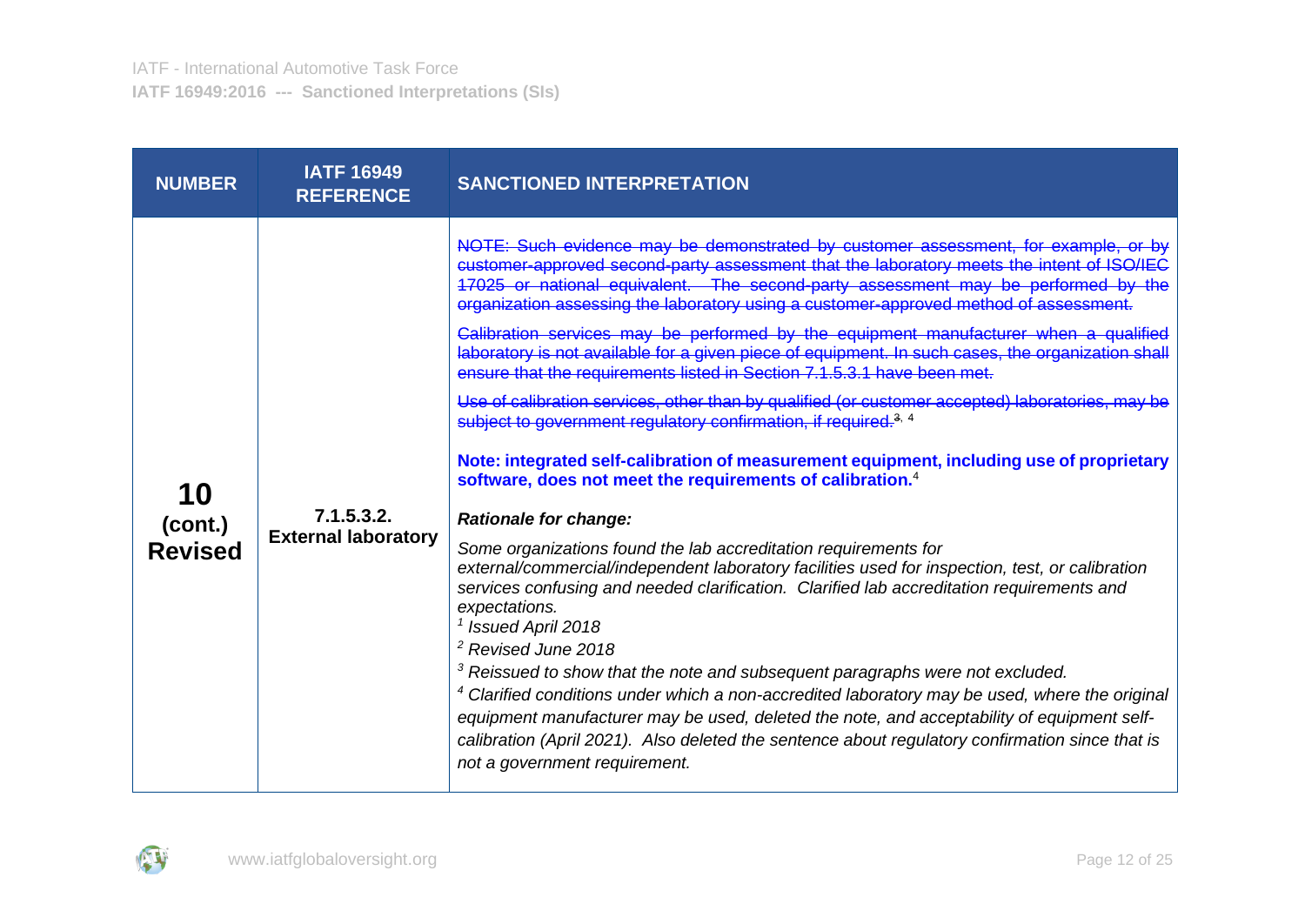| <b>NUMBER</b>                   | <b>IATF 16949</b><br><b>REFERENCE</b>                       | <b>SANCTIONED INTERPRETATION</b>                                                                                                                                                                                                                                                                                                                                                                                                                                                                                                                                                                                                                                                                                                                                                                                |
|---------------------------------|-------------------------------------------------------------|-----------------------------------------------------------------------------------------------------------------------------------------------------------------------------------------------------------------------------------------------------------------------------------------------------------------------------------------------------------------------------------------------------------------------------------------------------------------------------------------------------------------------------------------------------------------------------------------------------------------------------------------------------------------------------------------------------------------------------------------------------------------------------------------------------------------|
| 10<br>(cont.)<br><b>Revised</b> | 7.1.5.3.2.<br><b>External laboratory</b>                    | <sup>5</sup> Further clarifications provided explaining the conditions and assessment required if non-<br>accredited laboratories are used; including for test and measurement original equipment<br>manufacturers.                                                                                                                                                                                                                                                                                                                                                                                                                                                                                                                                                                                             |
| 11                              | 8.5.6.1.1<br><b>Temporary change</b><br>of process controls | The organization shall identify, document, and maintain a list of the process controls, including<br>inspection, measuring, test, and error-proofing devices., that includes the primary process<br>control and the approved back-up or alternate methods. The list of process controls<br>shall include the primary process controls and the approved back-up or alternate<br>methods, if back-up or alternate methods exist.<br><b>Rationale for change:</b><br>Clarified that not every primary process control has a back-up or alternate method. Clarified<br>that if a back-up or alternate method exists, that those back-up or alternate methods are<br>included on a list maintained by the organization. It is not a requirement to have an<br>alternative process control for every primary control. |

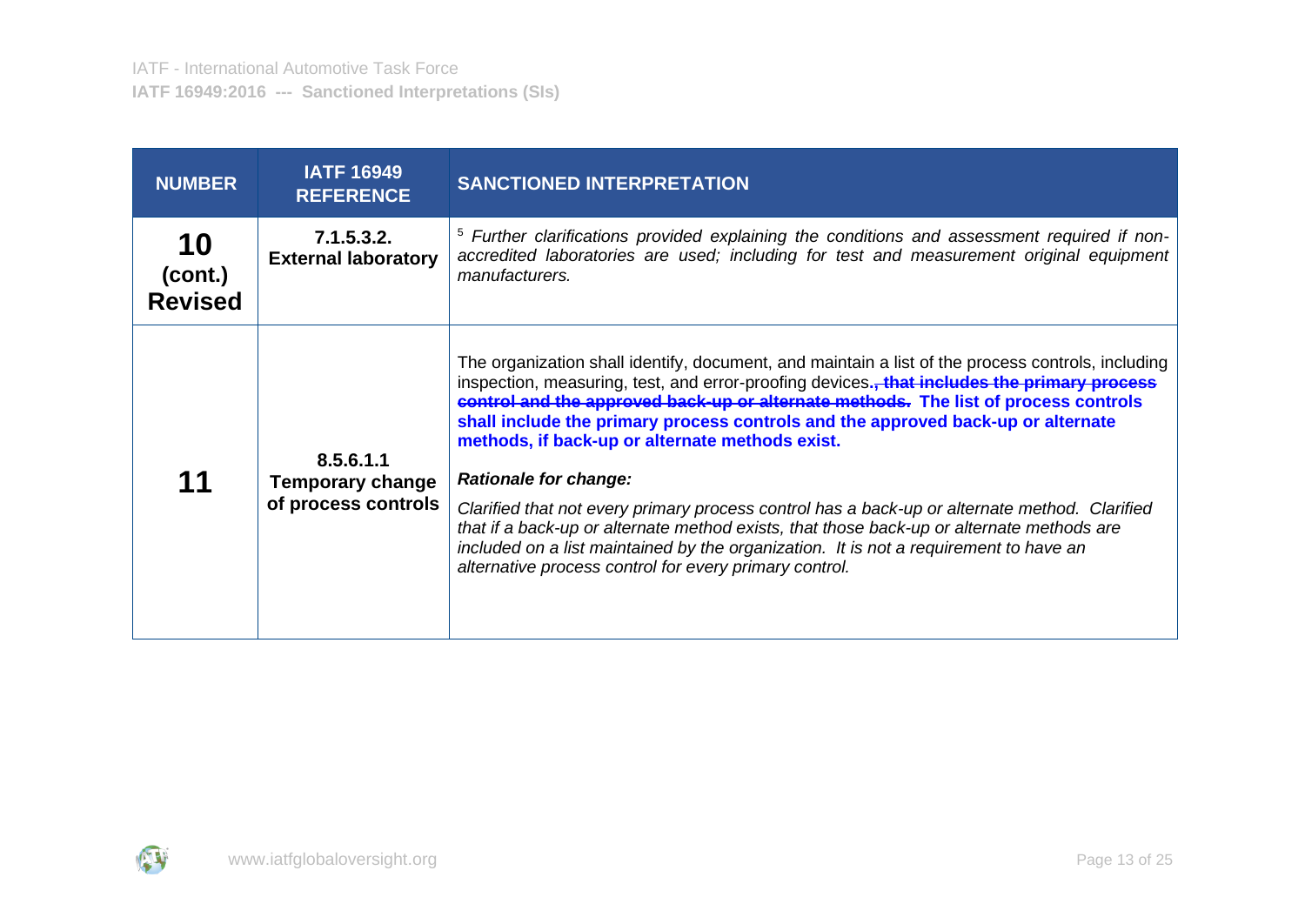| <b>NUMBER</b> | <b>IATF 16949</b><br><b>REFERENCE</b>                        | <b>SANCTIONED INTERPRETATION</b>                                                                                                                                                                                                                                                                                                                                                                                                                                                                                                                                                                                                                                                                                                                                                        |
|---------------|--------------------------------------------------------------|-----------------------------------------------------------------------------------------------------------------------------------------------------------------------------------------------------------------------------------------------------------------------------------------------------------------------------------------------------------------------------------------------------------------------------------------------------------------------------------------------------------------------------------------------------------------------------------------------------------------------------------------------------------------------------------------------------------------------------------------------------------------------------------------|
| 12            | 5.1.1.2<br><b>Process</b><br>effectiveness and<br>efficiency | Top management shall review the <b>product realization processes effectiveness and</b><br>efficiency of the quality management system and support processes to evaluate and<br>improve their effectiveness and efficiency the organization's quality management<br>system. The results of the process review activities shall be included as input to the<br>management review (see Section 9.3.2.1.).<br><b>Rationale for change:</b><br>Clarified that not every process requires an efficiency measure. The organization needs to<br>determine which processes require efficiency measures within their quality management<br>system. Additionally, the organization's problem-solving processes need to have an<br>effectiveness review conducted by the organization's management. |

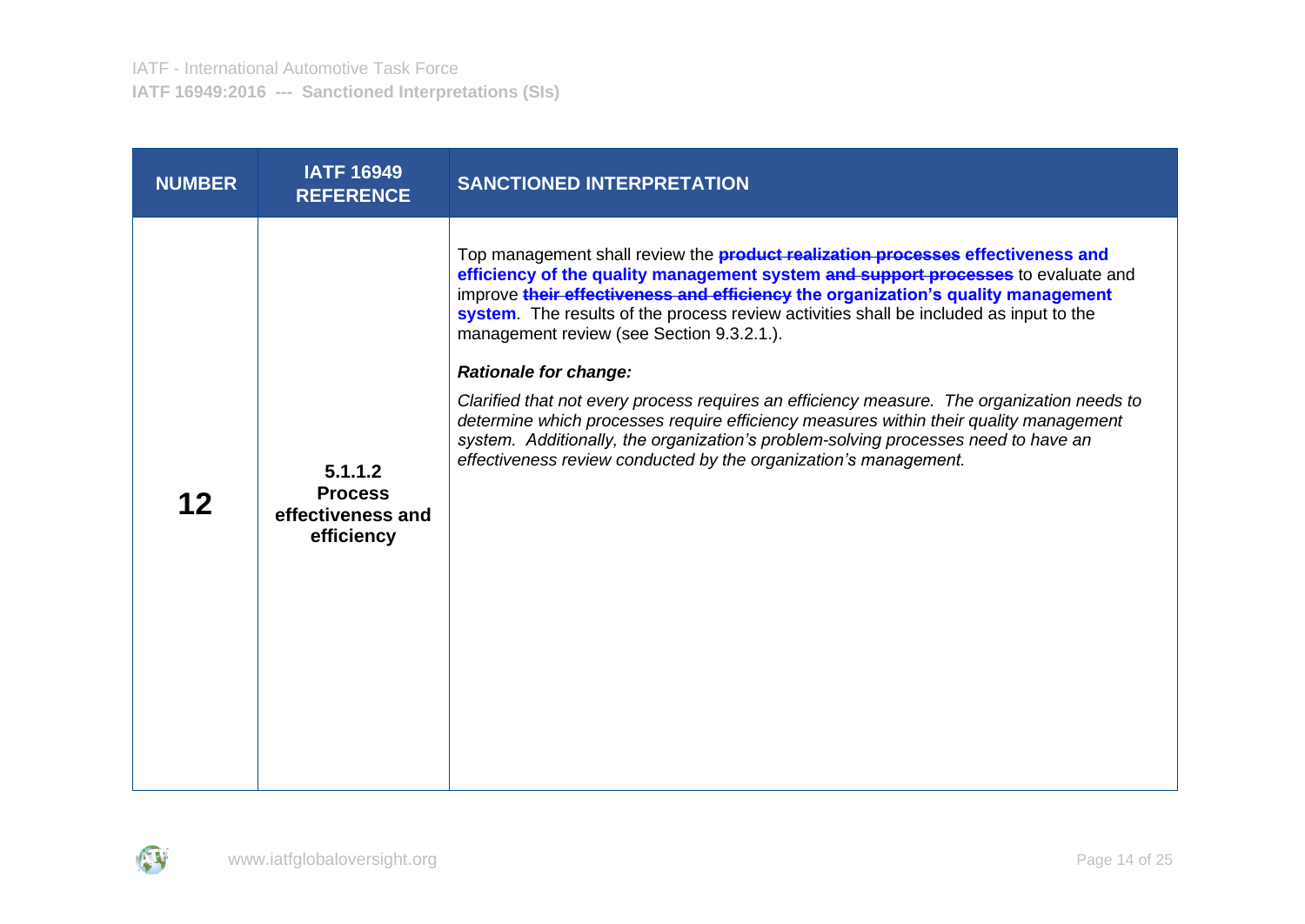| <b>NUMBER</b> | <b>IATF 16949</b><br><b>REFERENCE</b>                           | <b>SANCTIONED INTERPRETATION</b>                                                                                                                                                                                                                                                                                                                                                                                                                                                                                                                                                                                                                                                                                                                                                                                                                                                                                                                                                                                                                                                                                    |
|---------------|-----------------------------------------------------------------|---------------------------------------------------------------------------------------------------------------------------------------------------------------------------------------------------------------------------------------------------------------------------------------------------------------------------------------------------------------------------------------------------------------------------------------------------------------------------------------------------------------------------------------------------------------------------------------------------------------------------------------------------------------------------------------------------------------------------------------------------------------------------------------------------------------------------------------------------------------------------------------------------------------------------------------------------------------------------------------------------------------------------------------------------------------------------------------------------------------------|
| 13            | 9.3.2.1<br><b>Management</b><br>review inputs -<br>supplemental | Input to management review shall include:<br>cost of poor quality (cost of internal and external nonconformance);<br>a)<br>measures of process effectiveness;<br>b)<br>measures of process efficiency for product realization processes, as applicable;<br>C)<br>product conformance;<br>d)<br>assessments of manufacturing feasibility made for changes to existing operations and<br>e)<br>for new facilities or new product (see Section 7.1.3.1);<br>customer satisfaction (see ISO 9001, Section 9.1.2);<br>f<br>review of performance against maintenance objectives;<br>g)<br>warranty performance (where applicable);<br>h)<br>review of customer scorecards (where applicable);<br>i)<br>identification of potential field failures identified through risk analysis (such as FMEA);<br>j)<br>actual field failures and their impact on safety or the environment.<br>k)<br><b>Rationale for change:</b><br>Clarified that not every process requires an efficiency measure. The organization needs to<br>determine which processes require efficiency measures within their quality management<br>system. |

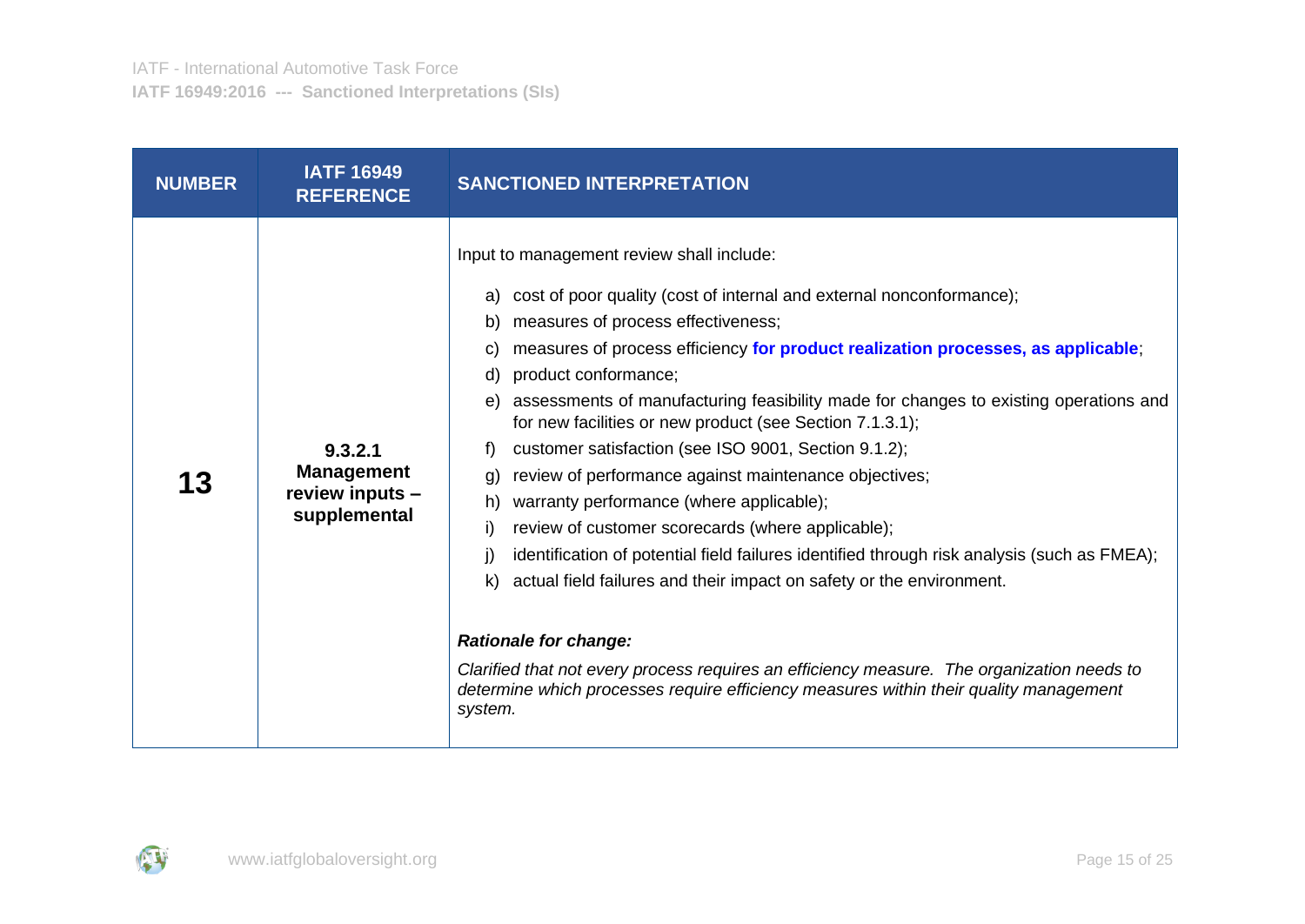| <b>NUMBER</b> | <b>IATF 16949</b><br><b>REFERENCE</b>            | <b>SANCTIONED INTERPRETATION</b>                                                                                                                                                                                                                                                                                                                                                                                                                                                                                                                                                                                                                                                                                                                                                                                                                                                                                                                                                                                                                                                                                                                                                                                                                                                                             |
|---------------|--------------------------------------------------|--------------------------------------------------------------------------------------------------------------------------------------------------------------------------------------------------------------------------------------------------------------------------------------------------------------------------------------------------------------------------------------------------------------------------------------------------------------------------------------------------------------------------------------------------------------------------------------------------------------------------------------------------------------------------------------------------------------------------------------------------------------------------------------------------------------------------------------------------------------------------------------------------------------------------------------------------------------------------------------------------------------------------------------------------------------------------------------------------------------------------------------------------------------------------------------------------------------------------------------------------------------------------------------------------------------|
| 14            | 9.2.2.2<br>Quality<br>management<br>system audit | The organization shall audit all quality management system processes over each a three-year<br>audit cycle calendar period, according to an annual programme, using the process<br>approach to verify compliance with this Automotive QMS Standard. Integrated with these<br>audits, the organization shall sample customer-specific quality management system<br>requirements for effective implementation.<br>The complete audit cycle remains three years in length. The quality management<br>system audit frequency for individual processes, audited within the three-year audit<br>cycle, shall be based upon internal and external performance and risk. Organizations<br>shall maintain justification for the assigned audit frequency of their processes. All<br>processes are required to be sampled throughout the three-year audit cycle and<br>audited to all applicable requirements in the IATF 16949 standard, including ISO 9001<br>base requirements, and any customer-specific requirements.<br><b>Rationale for change:</b><br>Clarified that the audit cycle remains three years in length. Deleted IATF 16949 FAQ 18 and<br>put former FAQ 18 2 <sup>nd</sup> paragraph requirements into SI 14. Clarified that all processes are to<br>be audited during the three-year audit cycle. |

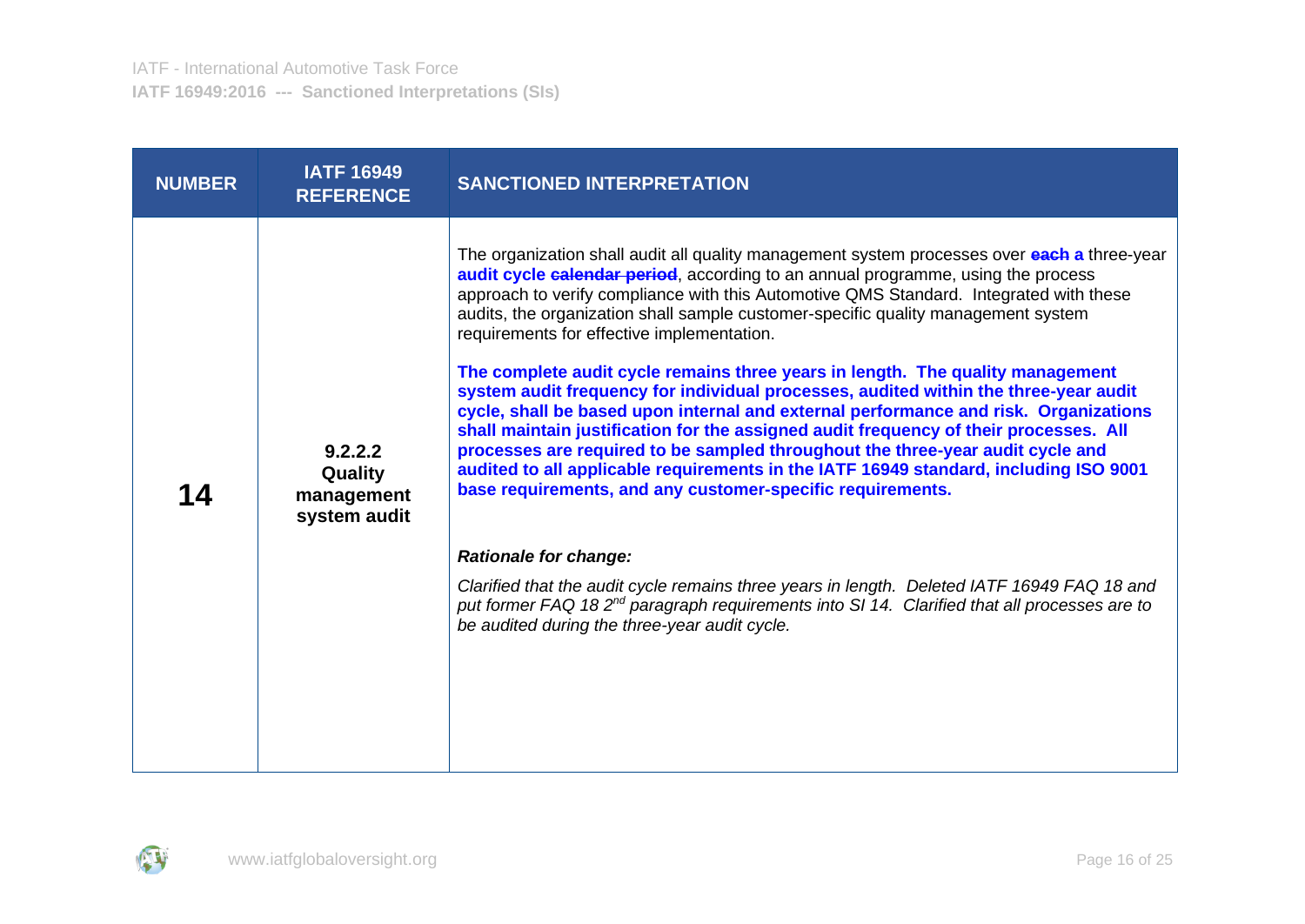| <b>NUMBER</b> | <b>IATF 16949</b><br><b>REFERENCE</b>                                    | <b>SANCTIONED INTERPRETATION</b>                                                                                                                                                                                                                                                                                                                                                                                                                                                                                                                                                                                                                                                                                                                                                                                                                                                                                                                                                                                                                        |
|---------------|--------------------------------------------------------------------------|---------------------------------------------------------------------------------------------------------------------------------------------------------------------------------------------------------------------------------------------------------------------------------------------------------------------------------------------------------------------------------------------------------------------------------------------------------------------------------------------------------------------------------------------------------------------------------------------------------------------------------------------------------------------------------------------------------------------------------------------------------------------------------------------------------------------------------------------------------------------------------------------------------------------------------------------------------------------------------------------------------------------------------------------------------|
| 15            | 3.1<br><b>Terms and</b><br>definitions for the<br>automotive<br>industry | embedded software<br>Embedded software is a specialized programme stored in an automotive component<br>(typically computer chip or other non-volatile memory storage) specified by the<br>customer, or as part of the system design, to control its function(s). To be relevant in<br>the scope of IATF 16949 certification, the part that is controlled by embedded software<br>must be developed for an automotive application (i.e., passenger cars, light commercial<br>vehicles, heavy trucks, buses, and motorcycles; see Rules for achieving and<br>maintaining IATF Recognition, 5 <sup>th</sup> Edition, Section 1.0 Eligibility for Certification to IATF<br>16949, for what is eligible for "Automotive").<br>NOTE: Software to control any aspect of the manufacturing process (e.g., machine to<br>manufacture a component or material) is not included in the definition of embedded<br>software.<br><b>Rationale for change:</b><br>Minimize confusion regarding embedded software and what is applicable.<br>Deleted IATF 16949 FAQ 10. |

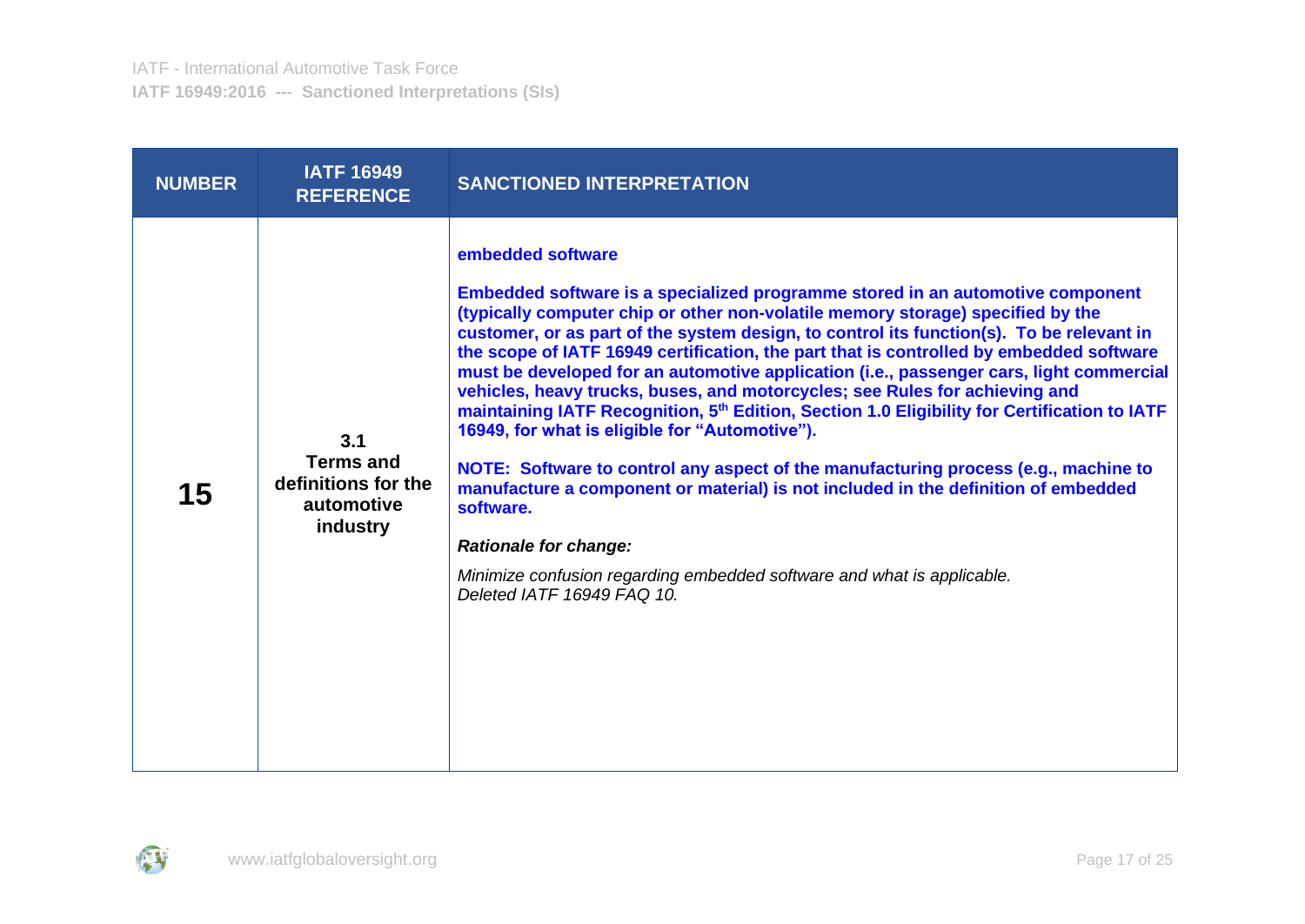| <b>NUMBER</b> | <b>IATF 16949</b><br><b>REFERENCE</b>                             | <b>SANCTIONED INTERPRETATION</b>                                                                                                                                                                                                                                                                                                                                                                                                                                                                                                                                                                                                                                                                                                                                                                                                                                                                                                                                                                                                                                                                                                                                                                                                                                                                                                                                                                                                         |
|---------------|-------------------------------------------------------------------|------------------------------------------------------------------------------------------------------------------------------------------------------------------------------------------------------------------------------------------------------------------------------------------------------------------------------------------------------------------------------------------------------------------------------------------------------------------------------------------------------------------------------------------------------------------------------------------------------------------------------------------------------------------------------------------------------------------------------------------------------------------------------------------------------------------------------------------------------------------------------------------------------------------------------------------------------------------------------------------------------------------------------------------------------------------------------------------------------------------------------------------------------------------------------------------------------------------------------------------------------------------------------------------------------------------------------------------------------------------------------------------------------------------------------------------|
| 16            | 9.3.2.1<br><b>Management review</b><br>$inputs -$<br>supplemental | Input to management review shall include:<br>cost of poor quality (cost of internal and external nonconformance);<br>a)<br>measures of process effectiveness;<br>b)<br>measures of process efficiency for product realization processes, as applicable;<br>c)<br>product conformance;<br>$\mathsf{d}$<br>assessments of manufacturing feasibility made for changes to existing operations and<br>e)<br>for new facilities or new product (see Section 7.1.3.1);<br>customer satisfaction (see ISO 9001, Section 9.1.2);<br>f)<br>review of performance against maintenance objectives;<br>g)<br>h)<br>warranty performance (where applicable);<br>review of customer scorecards (where applicable);<br>i)<br>identification of potential field failures identified through risk analysis (such as FMEA);<br>$\mathsf{k}$<br>actual field failures and their impact on safety or the environment;<br>summary results of measurements at specified stages during the design and<br>$\blacksquare$<br>development of products and processes, as applicable.<br><b>Rationale for change:</b><br>In the section "8.3.4.1 Monitoring" the summary results of measurements at specified stages<br>during the design and development of products and processes was required as an input to<br>management review; however, it was not displayed in the section 9.3.2.1. Measurements may<br>consider, for example: timing, costs, or feasibility. |

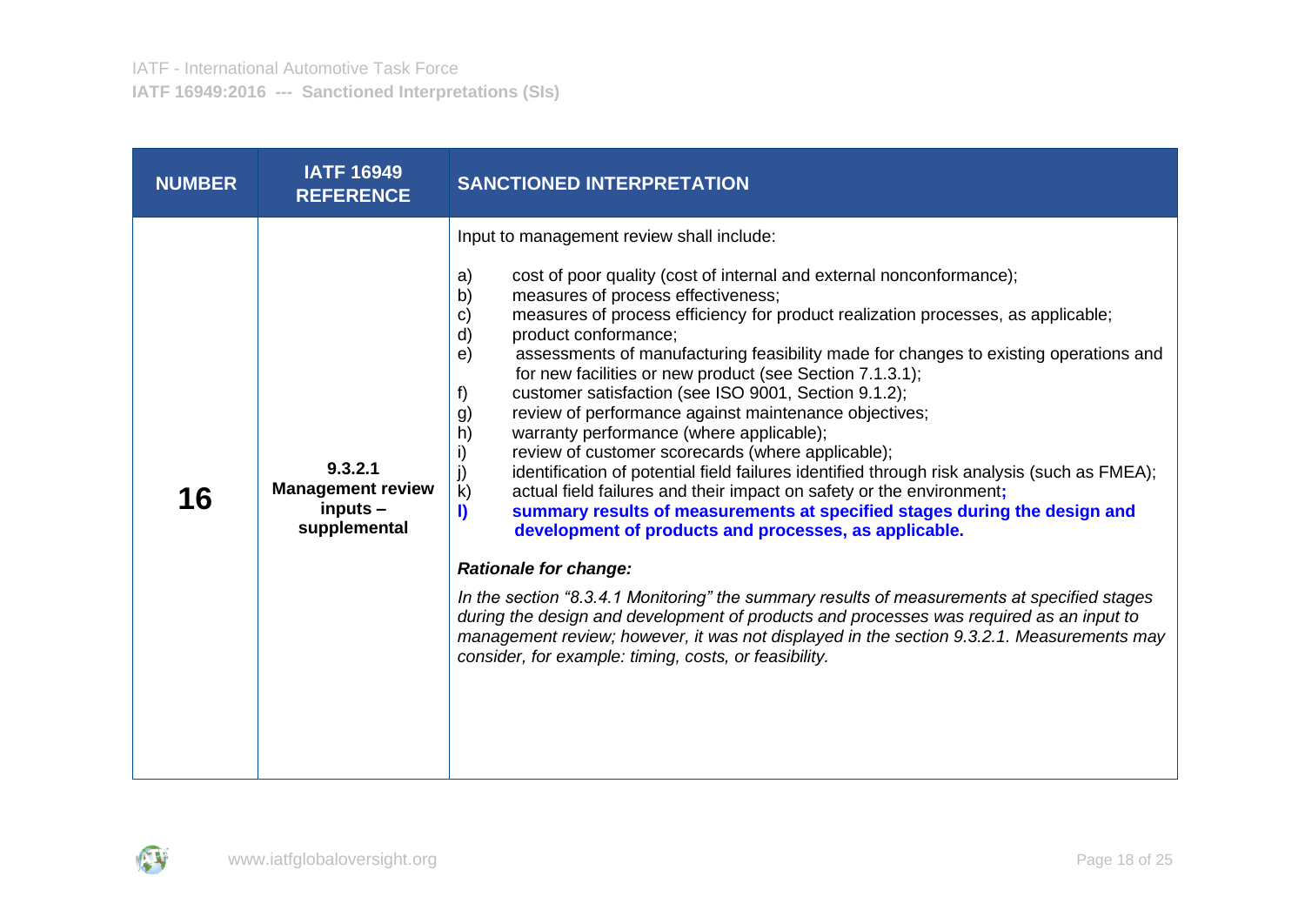| <b>NUMBER</b> | <b>IATF 16949</b><br><b>REFERENCE</b>                 | <b>SANCTIONED INTERPRETATION</b>                                                                                                                                                                                                                                                                                                                                                                                                                                                                             |
|---------------|-------------------------------------------------------|--------------------------------------------------------------------------------------------------------------------------------------------------------------------------------------------------------------------------------------------------------------------------------------------------------------------------------------------------------------------------------------------------------------------------------------------------------------------------------------------------------------|
| 17            | 6.1.2.3<br><b>Contingency plans</b>                   | $a) - d)$ $()$<br>e) periodically test the contingency plans for effectiveness (e.g. simulations, as<br>appropriate);<br>cybersecurity testing may include a simulation of a cyber-attack, regular<br>monitoring for specific threats, identification of dependencies and prioritization<br>of vulnerabilities. The testing is appropriate to the risk of associated customer<br>disruption;<br>Note: cybersecurity testing may be managed internally by the organization or<br>subcontracted as appropriate |
|               |                                                       | <b>Rationale for change:</b>                                                                                                                                                                                                                                                                                                                                                                                                                                                                                 |
|               |                                                       | Combined with SI 3, since that is for the same IATF 16949 clause                                                                                                                                                                                                                                                                                                                                                                                                                                             |
|               |                                                       | The organization shall use a multidisciplinary approach including risk identification and risk<br>mitigation methods for developing and improving plant, facility, and equipment plans. In<br>designing plant layouts, the organization shall:                                                                                                                                                                                                                                                               |
| 18            | 7.1.3.1<br>Plant, facility, and<br>equipment planning | a) optimize material flow, material handling, and value-added use of floor space including<br>control of nonconforming product; and<br>b) facilitate synchronous material flow, as applicable; and                                                                                                                                                                                                                                                                                                           |
|               |                                                       | c) implement cyber protection of equipment and systems supporting<br>manufacturing.                                                                                                                                                                                                                                                                                                                                                                                                                          |
|               |                                                       | <b>Rationale for change:</b>                                                                                                                                                                                                                                                                                                                                                                                                                                                                                 |
|               |                                                       | Cybersecurity is not limited to the support functions and office areas using computers.<br>Manufacturing also uses computerized controls and equipment which would be at risk to                                                                                                                                                                                                                                                                                                                             |

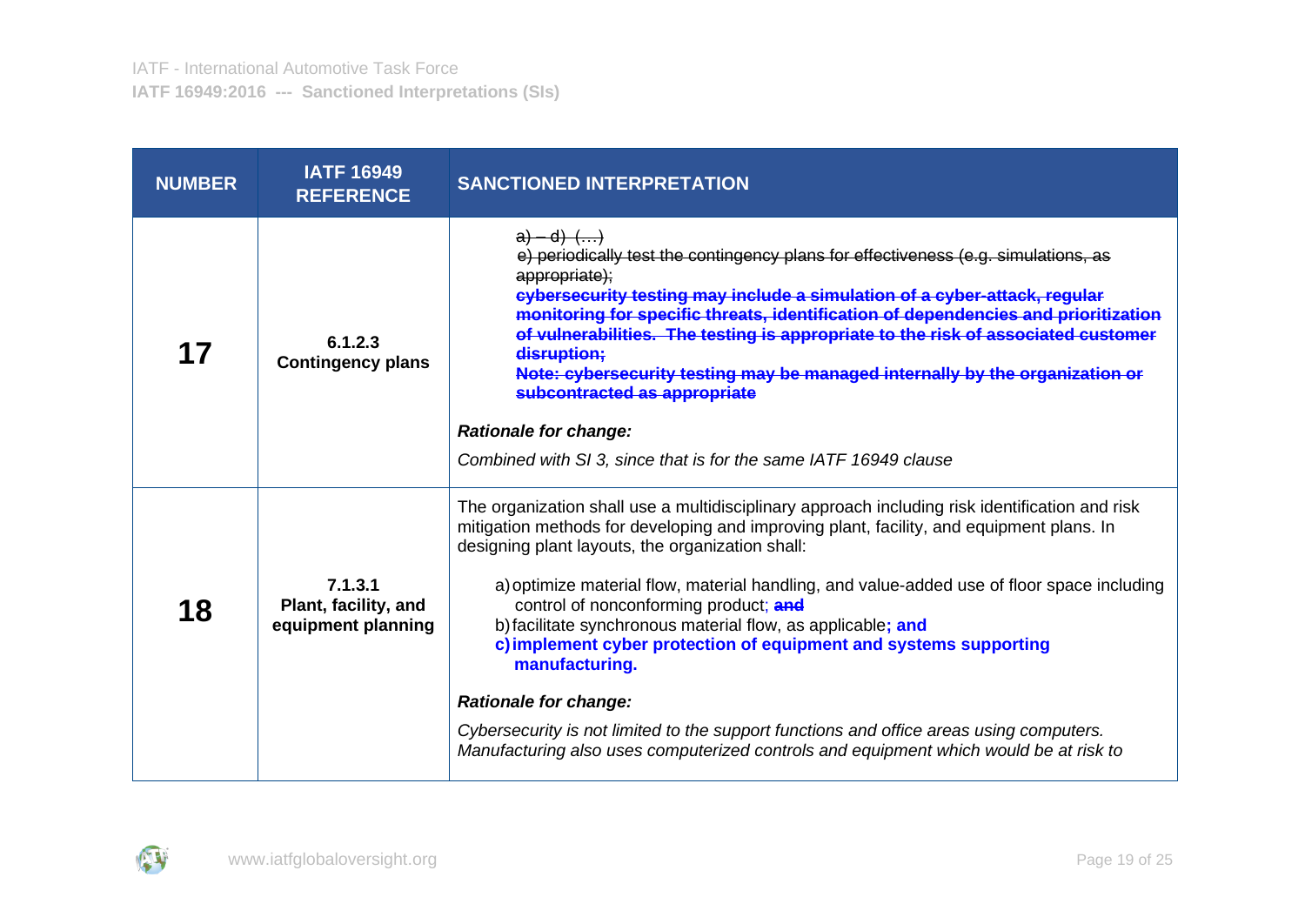| <b>NUMBER</b> | <b>IATF 16949</b><br><b>REFERENCE</b>                 | <b>SANCTIONED INTERPRETATION</b>                                                                                                                                                                                                                                                                                                                                                                                                                                                                                                                                                                                                                                                                                                                                                                                                                                                                                                                                                                                |
|---------------|-------------------------------------------------------|-----------------------------------------------------------------------------------------------------------------------------------------------------------------------------------------------------------------------------------------------------------------------------------------------------------------------------------------------------------------------------------------------------------------------------------------------------------------------------------------------------------------------------------------------------------------------------------------------------------------------------------------------------------------------------------------------------------------------------------------------------------------------------------------------------------------------------------------------------------------------------------------------------------------------------------------------------------------------------------------------------------------|
| 18<br>(Cont.) | 7.1.3.1<br>Plant, facility, and<br>equipment planning | cyber-attack. This addition drives the implementation of necessary protections to ensure<br>continued operation and production to meet customer requirements.                                                                                                                                                                                                                                                                                                                                                                                                                                                                                                                                                                                                                                                                                                                                                                                                                                                   |
| 19            | 8.4.2.4<br><b>Supplier monitoring</b>                 | The organization shall have a documented process and criteria to evaluate supplier<br>performance in order to ensure conformity of externally provided products, processes, and<br>services to internal and external customer requirements.<br>At a minimum, the following supplier performance indicators shall be monitored:<br>delivered product conformity to requirements;<br>a)<br>customer disruptions at the receiving plant, including yard holds and stop ships;<br>b)<br>delivery schedule performance;<br>C)<br>d) number of occurrences of premium freight.<br>If provided by the customer,  in their supplier performance monitoring:<br>$e) \ldots f$<br><b>Rationale for change:</b><br>Premium freight is already included as part of the Customer Satisfaction requirement defined<br>in 9.1.2.1. Measuring occurrences of premium freight from suppliers is also outside the scope<br>of the organisation's quality management system as this is an internal supplier performance<br>metric. |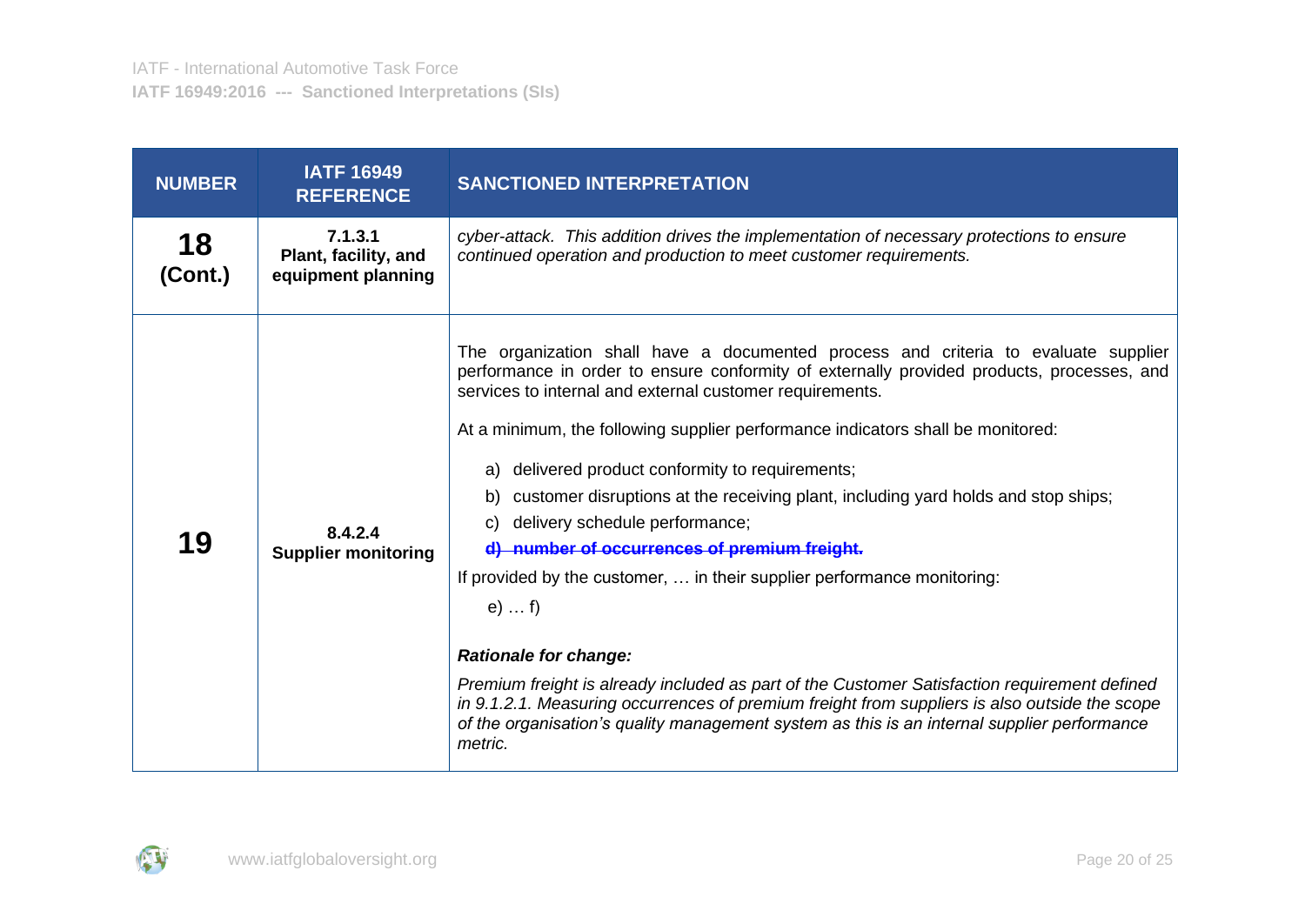| <b>NUMBER</b> | <b>IATF 16949</b><br><b>REFERENCE</b> | <b>SANCTIONED INTERPRETATION</b>                                                                                                                                                                                                                                                                                                                                                                                                                                                                                                                                                                                                                                                                                                                                                                                                                                                                                                                                                                                                                                                                                                                                                                                                                                  |
|---------------|---------------------------------------|-------------------------------------------------------------------------------------------------------------------------------------------------------------------------------------------------------------------------------------------------------------------------------------------------------------------------------------------------------------------------------------------------------------------------------------------------------------------------------------------------------------------------------------------------------------------------------------------------------------------------------------------------------------------------------------------------------------------------------------------------------------------------------------------------------------------------------------------------------------------------------------------------------------------------------------------------------------------------------------------------------------------------------------------------------------------------------------------------------------------------------------------------------------------------------------------------------------------------------------------------------------------|
| 20            | 10.2.3<br><b>Problem Solving</b>      | The organization shall have a documented process(es) for problem solving, which prevent(s)<br>recurrence, including:<br>a) defined approaches for various types and scale of problems (e.g., new product<br>development, current manufacturing issues, field failures, audit findings);<br>containment, interim actions, and related activities necessary for control of<br>b)<br>nonconforming outputs (see ISO 9001, Section 8.7);<br>root cause analysis, methodology used, analysis, and results;<br>C)<br>d) implementation of systemic corrective actions, including consideration of the impact on<br>similar processes and products;<br>e) verification of the effectiveness of implemented corrective actions;<br>reviewing and, where necessary, updating the appropriate documented information<br>f)<br>(e.g., PFMEA, control plan).<br>Where the customer has specific prescribed processes, tools, or systems for problem solving,<br>the organization shall use those processes, tools, or systems unless otherwise approved by<br>the customer.<br><b>Rationale for change:</b><br>Corrective actions are often observed to miss the important step of prevention of recurrence.<br>Prevention of recurrence has now been added as a requirement. |

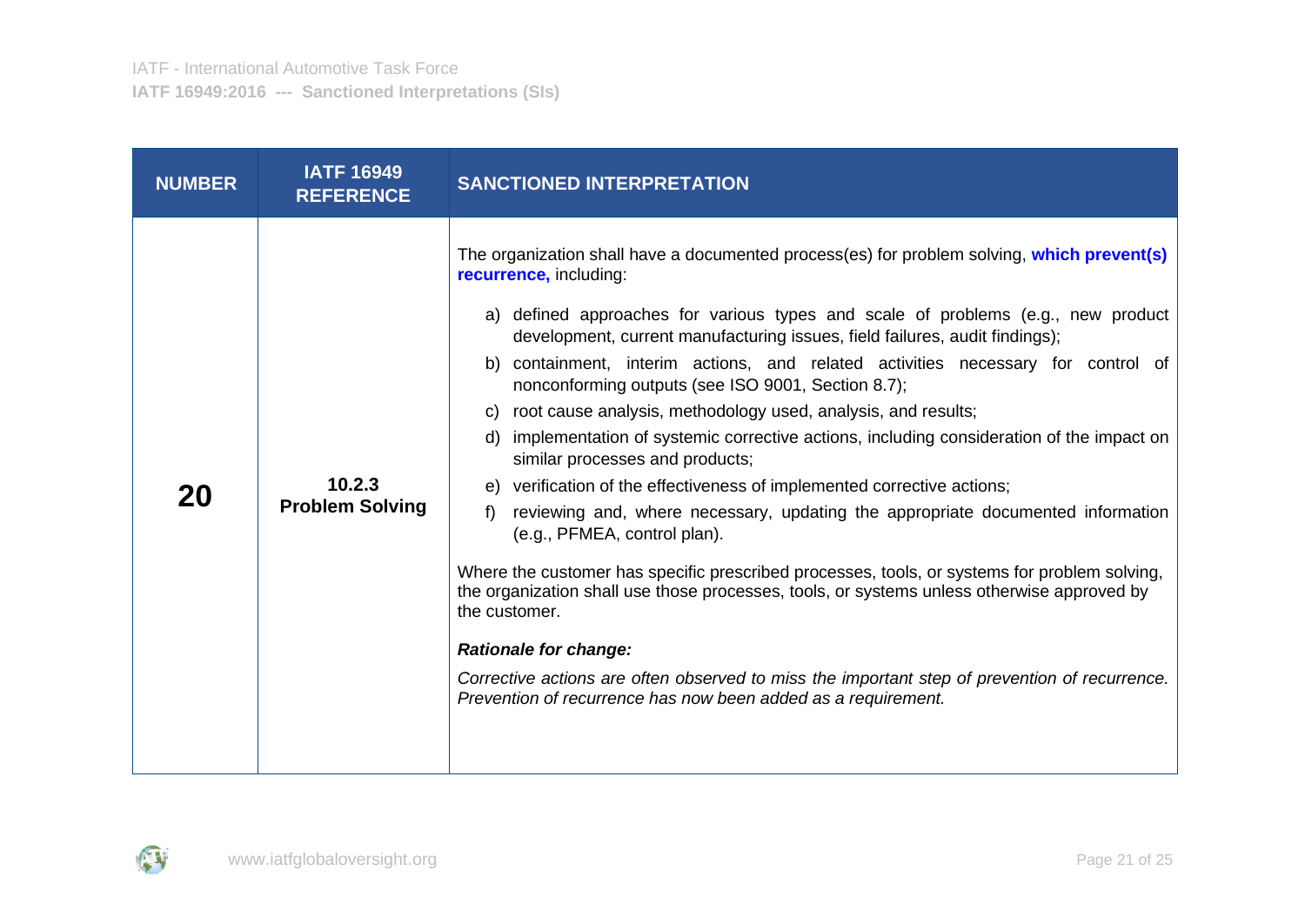| <b>NUMBER</b> | <b>IATF 16949</b><br><b>REFERENCE</b> | <b>SANCTIONED INTERPRETATION</b>                                                                                                                                                                                                                                                                                                                                                                                                                                                                                                                                                                                                                             |
|---------------|---------------------------------------|--------------------------------------------------------------------------------------------------------------------------------------------------------------------------------------------------------------------------------------------------------------------------------------------------------------------------------------------------------------------------------------------------------------------------------------------------------------------------------------------------------------------------------------------------------------------------------------------------------------------------------------------------------------|
| 21            | 6.1.2.1<br><b>Risk Analysis</b>       | The organization shall include in its risk analysis, at a minimum <sub>i</sub> :<br>a) lessons learned from product recalls, product audits, field returns and repairs,<br>complaints, scrap, and rework,<br>b) cyber-attack threats to information technology systems.<br>The organization shall retain documented information as evidence of the results of risk<br>analysis.<br><b>Rationale for change:</b><br>Potential cyber-attacks pose a risk to all certified organizations due to the valuable information<br>held within their information technology systems. Organizations need to consider potential<br>cyber-attacks in their risk analysis. |
| 22            | 7.2.1<br>Competence -<br>supplemental | The organization shall establish and maintain a documented process(es) for identifying<br>training needs including awareness (see Section 7.3.1) and achieving competence of all<br>personnel performing activities affecting conformity to product and process requirements.<br>Personnel performing specific assigned tasks shall be qualified, as required, with particular<br>attention to the satisfaction of customer requirements.<br>To reduce or eliminate risks to the organization, the training and awareness shall also<br>include information about prevention relevant for the organization's working                                         |

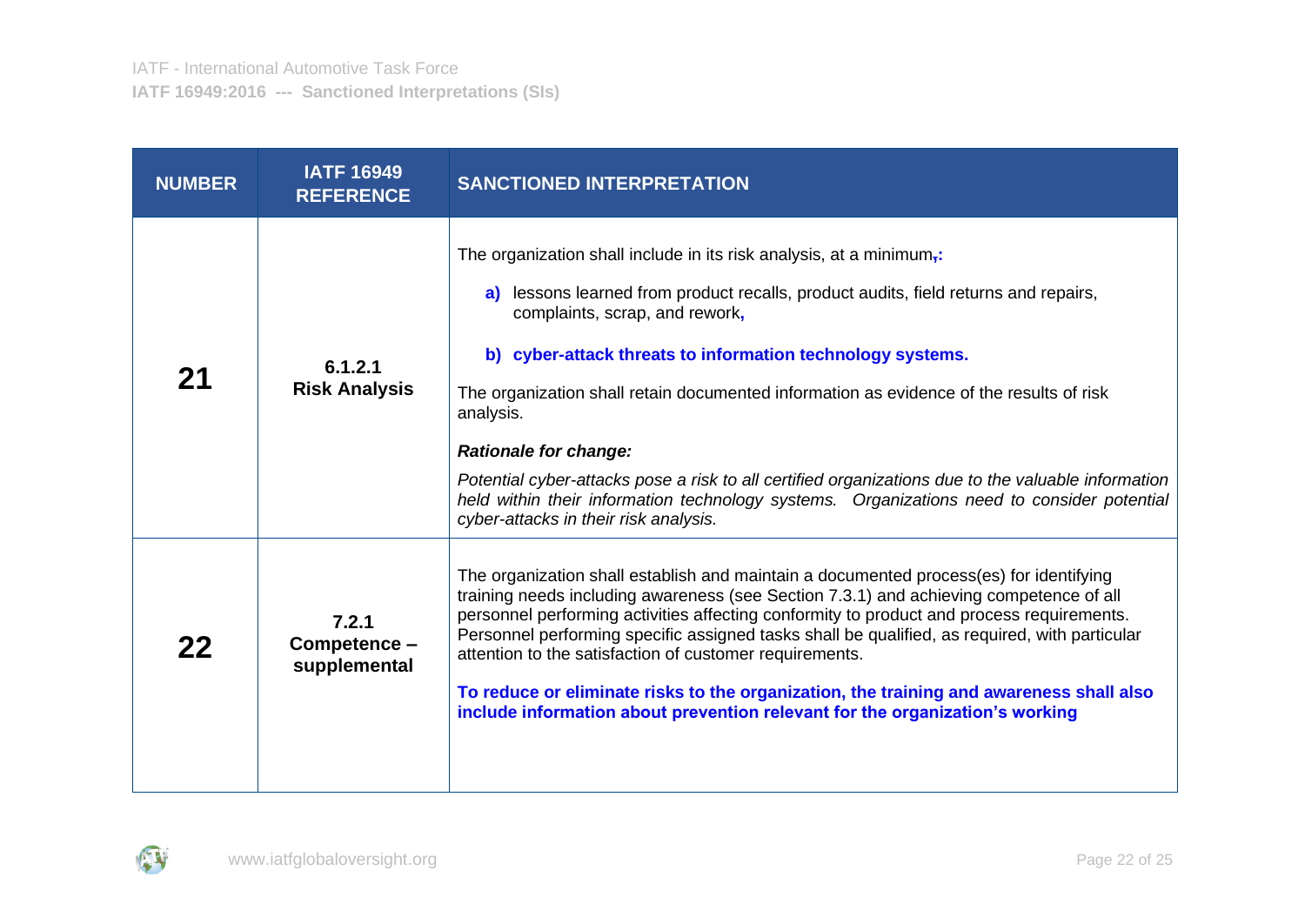| <b>NUMBER</b> | <b>IATF 16949</b><br><b>REFERENCE</b>                                  | <b>SANCTIONED INTERPRETATION</b>                                                                                                                                                                                                                                                                                                                                                                                                                                                                                                                                                                                           |
|---------------|------------------------------------------------------------------------|----------------------------------------------------------------------------------------------------------------------------------------------------------------------------------------------------------------------------------------------------------------------------------------------------------------------------------------------------------------------------------------------------------------------------------------------------------------------------------------------------------------------------------------------------------------------------------------------------------------------------|
| 22<br>(cont.) | 7.2.1<br>Competence -<br>supplemental                                  | environments and employees' responsibilities, such as recognizing the symptoms of<br>pending equipment failure and/or attempted cyber-attacks.<br><b>Rationale for change:</b><br>Employee knowledge is a key enabler to prevent issues from becoming significant, including<br>identifying potential equipment failure and cyber-attacks.                                                                                                                                                                                                                                                                                 |
| 23            | 4.4.1.1<br><b>Conformance of</b><br>products and<br>processes          | The organization shall ensure conformance of all products and processes, including service<br>parts and those that are outsourced, to all applicable customer, statutory, and regulatory<br>requirements, <i>including conformance to material requirements</i> (see Section 8.4.2.2).<br><b>Rationale for change:</b><br>While not a new requirement, material regulatory compliance is becoming an increasingly<br>important area in the automotive sector.                                                                                                                                                              |
| 24            | Annex A: A.1<br><b>Phases of the</b><br><b>Control Plan</b><br>(Notes) | All other sections of Annex A: A.1 are unchanged<br>NOTE 1 It is recommended that the organization require its suppliers to meet the requirements<br>of this Annex.<br>NOTE 2 For bulk materials, the control plans do not list most of the production information.<br>This information can be found in the corresponding batch formulation/recipe details.<br>NOTE 3 For highly automated processes (e.g., semiconductors, machining, welding)<br>where the control method (i.e., specification/tolerances, sample size, frequency) is<br>controlled by a system (e.g., MES - Manufacturing Execution System or similar), |

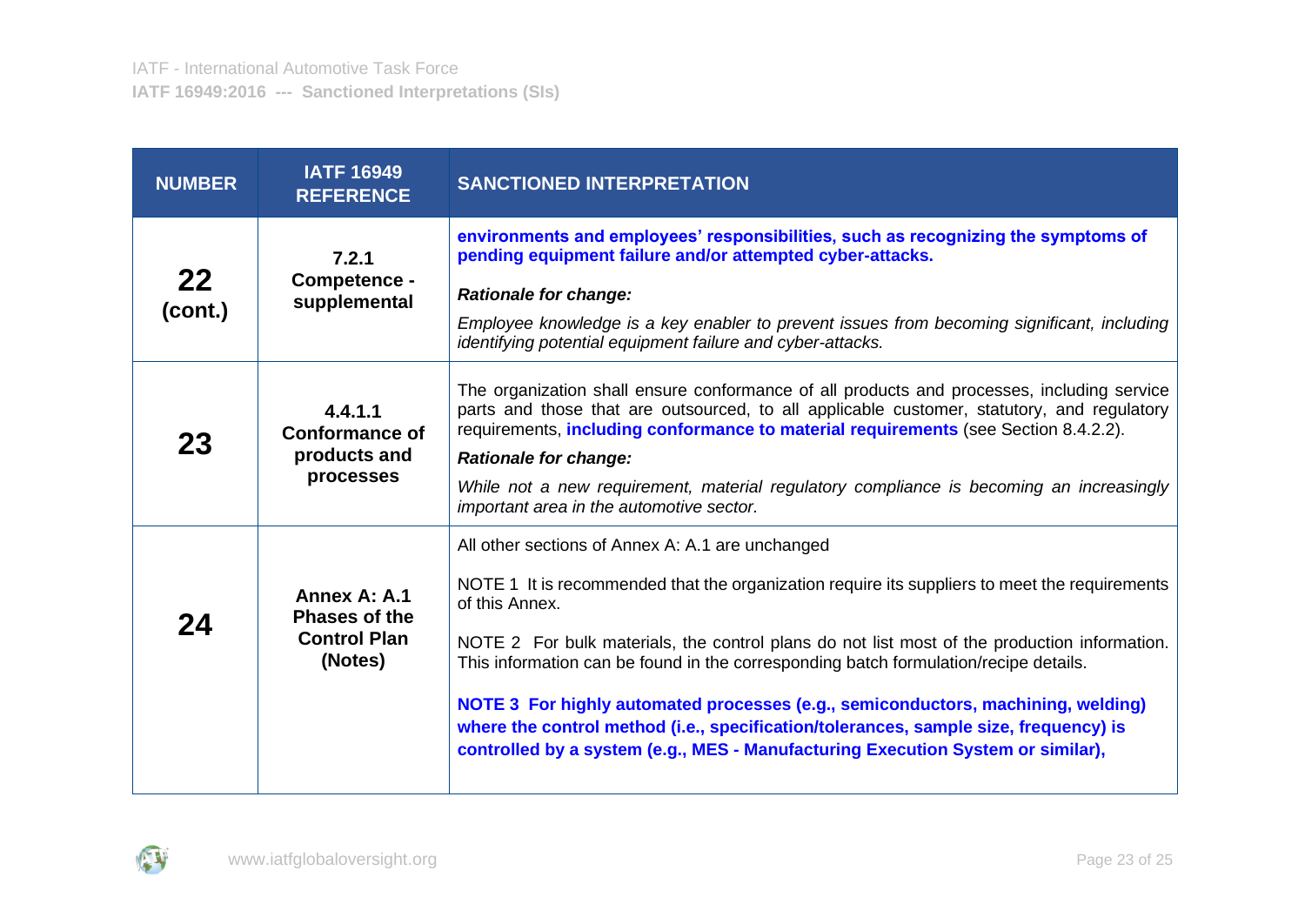| <b>NUMBER</b> | <b>IATF 16949</b><br><b>REFERENCE</b>                                  | <b>SANCTIONED INTERPRETATION</b>                                                                                                                                                                                                                                                                                                                                                                                                                                                                                                                                  |
|---------------|------------------------------------------------------------------------|-------------------------------------------------------------------------------------------------------------------------------------------------------------------------------------------------------------------------------------------------------------------------------------------------------------------------------------------------------------------------------------------------------------------------------------------------------------------------------------------------------------------------------------------------------------------|
| 24<br>(cont.) | Annex A: A.1<br><b>Phases of the</b><br><b>Control Plan</b><br>(Notes) | summary control information is acceptable with direct references or linkage to the<br>system that manages the detailed process control information.<br><b>Rationale for change:</b><br>Documenting all controls of highly automated and complex processes (such as semiconductor<br>fabrication, some machining or welding ) could result in control plans which are too huge, if<br>printed, to be useful for their intended purpose.                                                                                                                            |
|               |                                                                        | Allowing reference and/or linkage to the system controlling the process removes potential for<br>outdated information and errors and mirrors the actual processes used.                                                                                                                                                                                                                                                                                                                                                                                           |
| 25            | Annex A: A.2<br><b>Elements of the</b><br><b>Control Plan</b>          | A.2 Elements of the Control Plan<br>A control plan includes, at a minimum, the following contents:<br><b>General data</b><br>control plan number;<br>a)<br>issue date and revision date, if any;<br>b)<br>customer information (see customer requirements);<br>$\mathsf{C}$<br>organizations name/site designation<br>d)<br>part number(s) or common control plan designation<br>e)<br>part name/description;<br>f)<br>g) engineering change level;<br>phase covered (prototype, pre-launch, production);<br>h)<br>key contact<br>i)<br>part/process step number; |